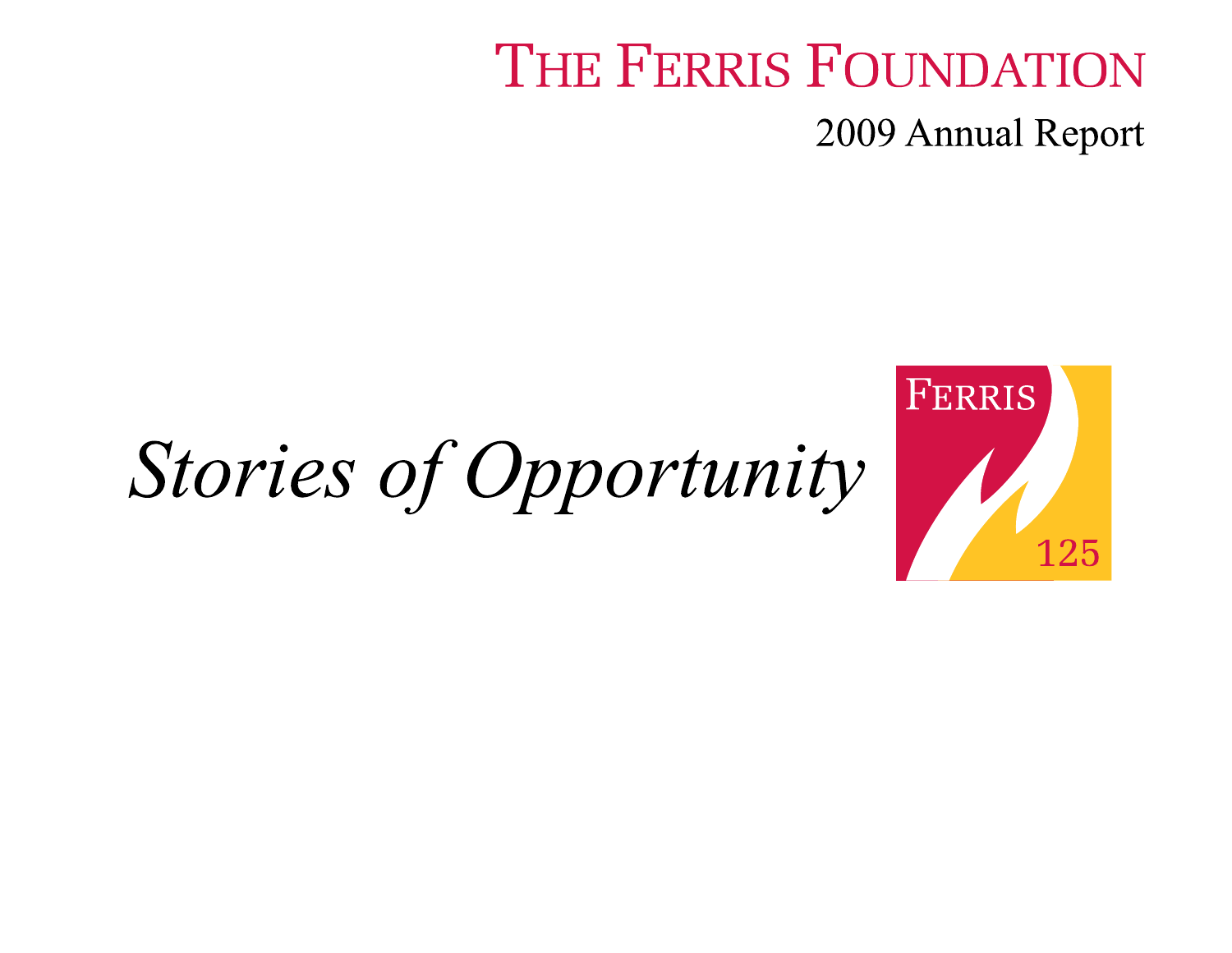# *Celebrating our 125th anniversary*

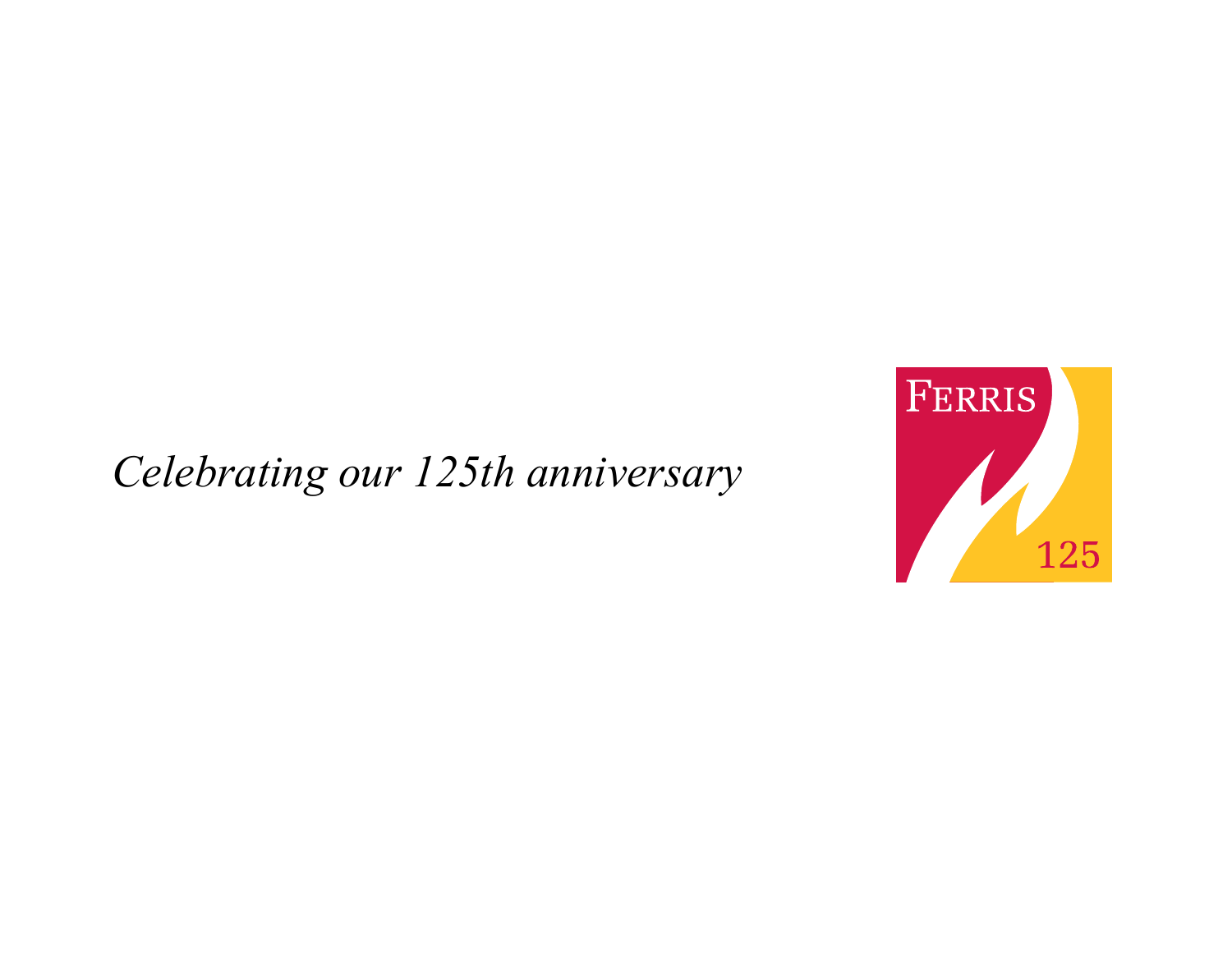

# A Helping Hand

"Completing my education is my number one goal. Getting this Foundation for Excellence Scholarship was crucial to finishing my degree at Ferris," says Kristen Denzer, a senior in Medical Technology who has accrued a significant amount of debt due to student loans.

Kristen also has two sisters who need financial help from the family, "which makes it extremely difficult for me, and my sisters, to pay for a college education.

"My parents have done all they can to help me afford an education and have supported me in every way they can, including co-signing alternative loans to help me get through college," adds Kristen, of Hermansville, Mich. But she needed more help – scholarship help – to finish her degree.

The scholarship she received has helped to ease the financial burden both Kristen and her family - and many other families - are feeling during these tough economic times.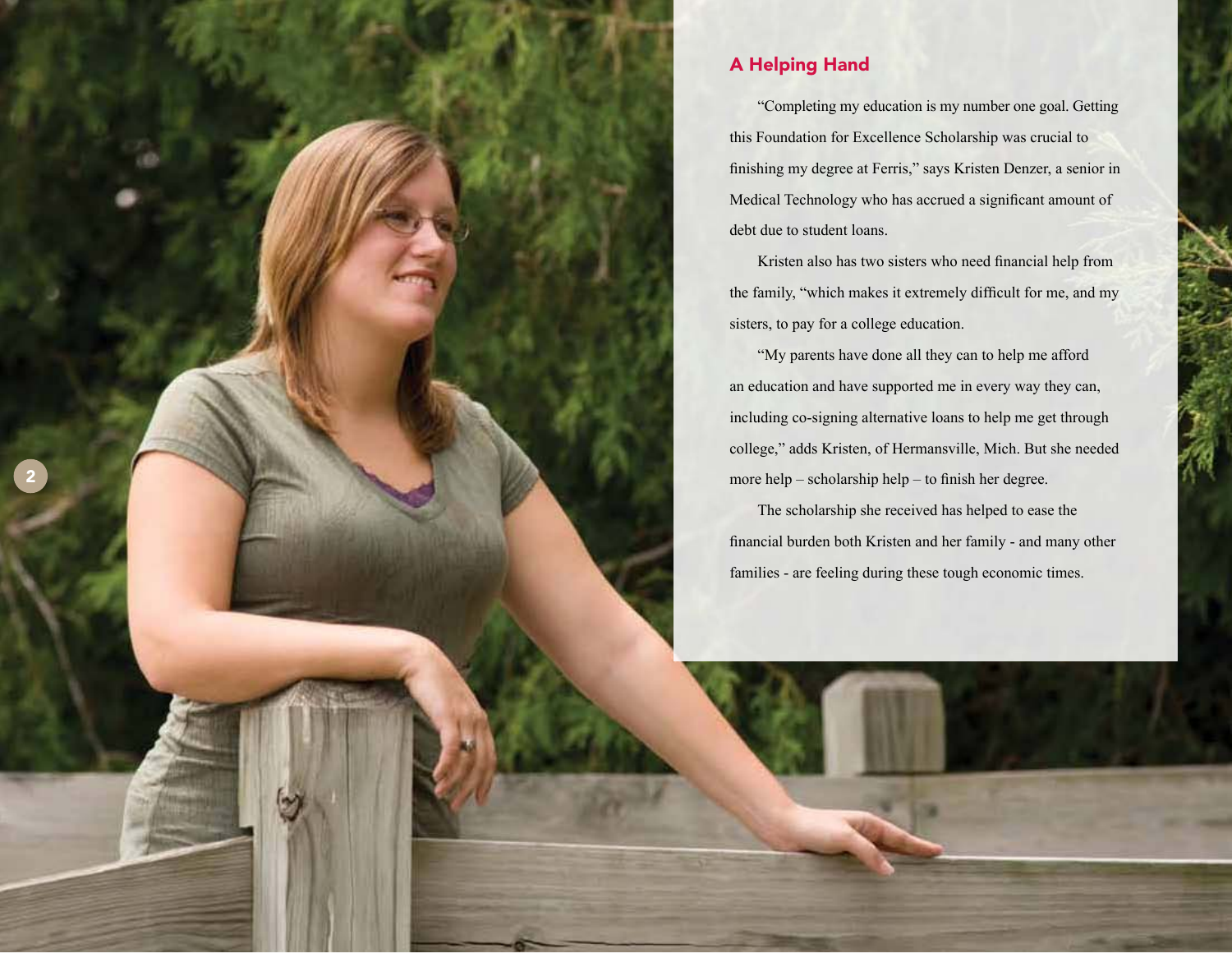# Accountancy at Its Finest

Nichole Wiers has a dream of one day becoming a forensic accountant and putting integrity back into the workplace. An accountancy/finance major from Allendale, Mich., Nichole says it wasn't hard for her to adjust to the new atmosphere of a college campus.

"Being an athlete in high school and now college has taught me to stay focused and make good decisions. Taking 15 credit hours each semester while my weekends are filled with cross country and track meets can be exhausting, but I know I am developing a good work ethic that will stay with me for the rest of my life," says Nichole.

As a young woman who is paying her own way through college, Nichole realizes how much her student loans are going to cost her after paying the interest on them.

"It's been a challenge and at times a struggle to pay for everything, but I know that it will all be worth it in the end," Nichole says.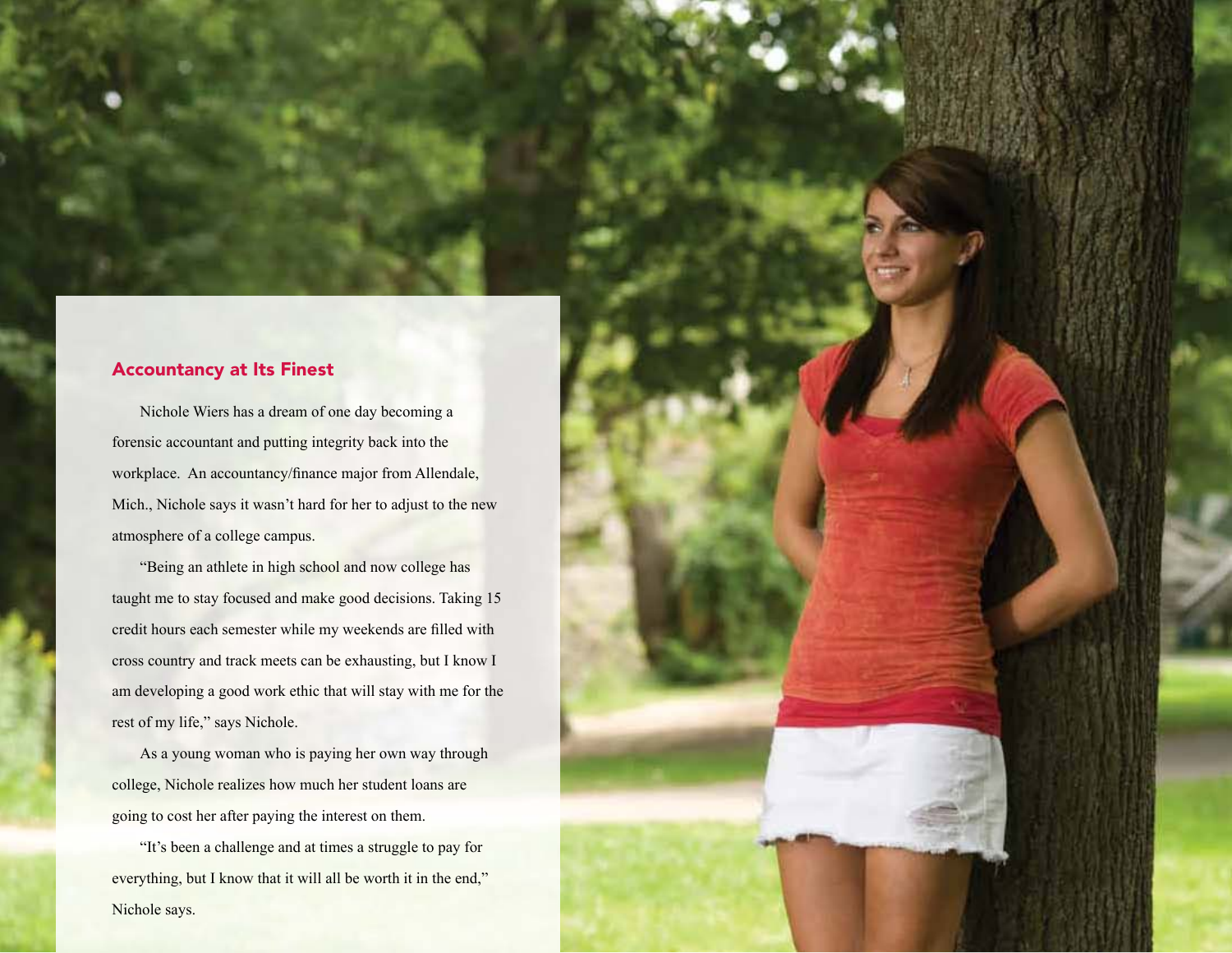### A New Career

4

After working at the same company for more than 24 years, the thought of looking for a new career at the age of 49 would simply be unthinkable for some. But not for Linda Geddes of Newaygo, Mich.

Linda, a senior majoring in Health Care Systems Administration, knew she needed a backup plan and that she needed more skills to be successful in today's world.

"This scholarship will enable me to finish my school year by alleviating some of the financial burden my family faces due to the loss of my income and the fact that my youngest daughter and me will both be in college this fall," Linda says.

Thankfully, Linda embraces the old adage, "When one door closes, another will open," and does so with great fervor. In fact, she knew that one day she would come to a crossroad in her life where she had to make a decision. She was prepared, and luckily, Ferris State University was there to help her and her family.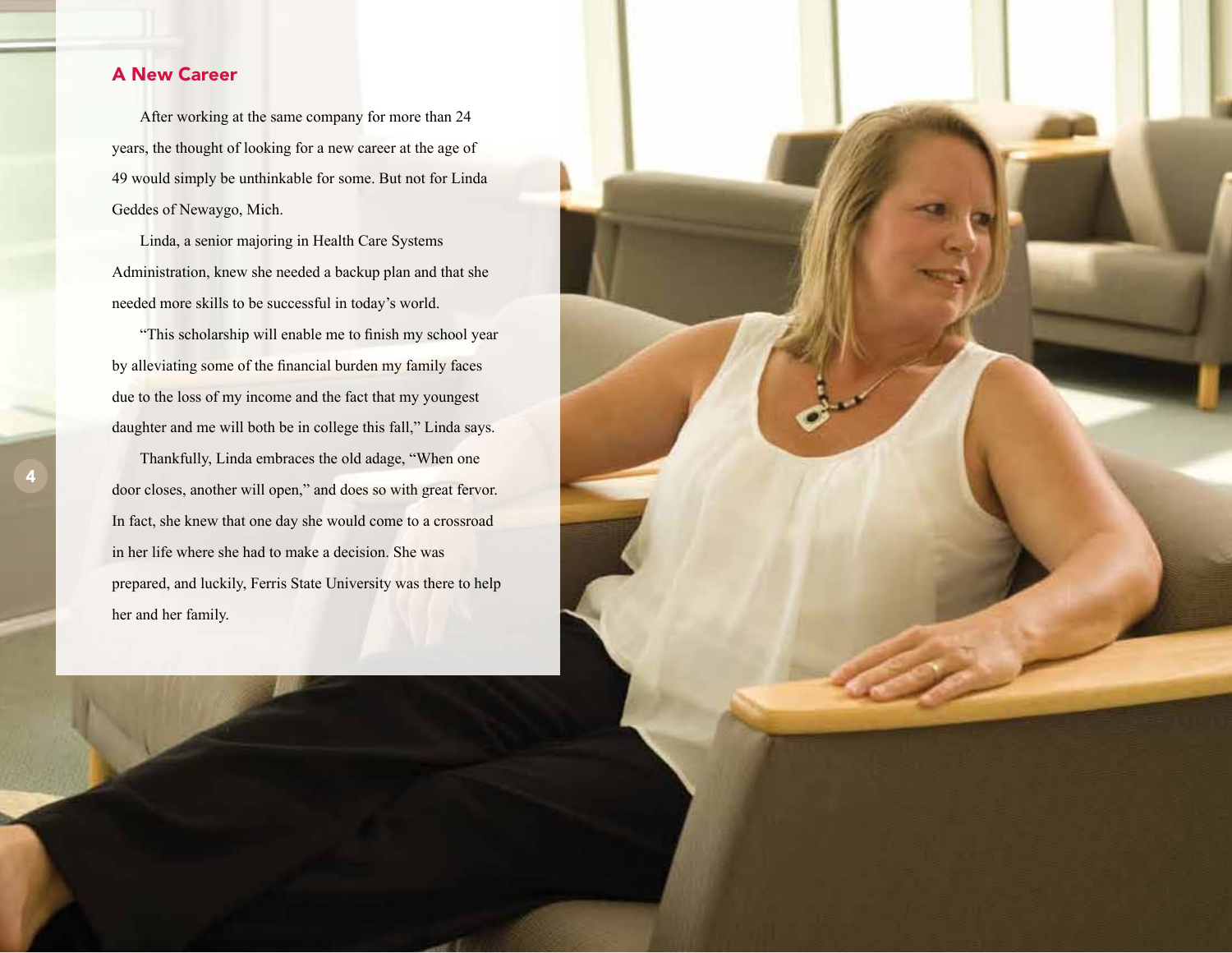

# Pay It Forward

 From an early age many of us dream of what we want to be when we grow up. For some of us, it's a police officer. Or a doctor. Or maybe a teacher. In his freshman year of high school, Steven Hart realized his dream – and it was something he never imagined.

 Steven, a senior in Welding Engineering Technology, says his goal in life is to be successful in his career and to affect as many others as possible in a positive way.

"To me, it does not matter if I make the most money … it matters that I use what money I do have in the right places," he says. "Remembering where I came from, I believe I can be a strong player in the welding industry by teaching and using the qualities I have to help others who are less fortunate than me."

 Steven is thankful The Ferris Foundation is helping him achieve his dream. And it sounds like he will have no problem paying it forward.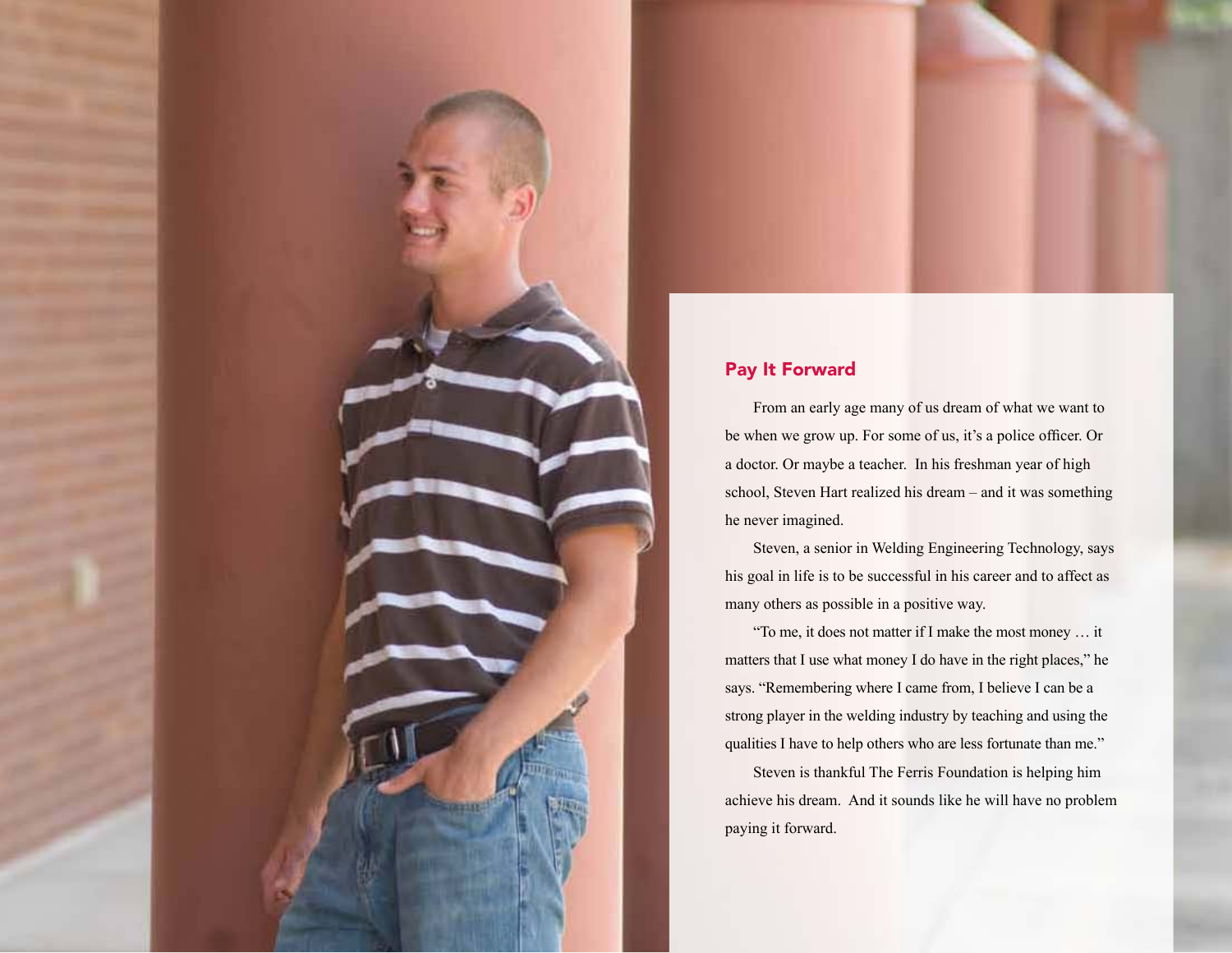

#### Enthusiasm. Motivation. Determination.

Ferris State University senior Johnathon Schug of Harrison, Mich., possesses all three of these admirable qualities.

Before Johnathon transferred to Ferris, he not only carried a full load of classes at Mid Michigan Community College, but worked an average of 30 hours per week to pay for his tuition. After he received his associate degree, he transferred to Ferris for two simple reasons: Big Rapids' small town atmosphere and Ferris' highly-accredited Surveying Engineering program.

"Ever since I've been accepted into the program, I've taken a pro-active approach to gaining as much knowledge and experience in my program as possible," says Johnathon. "This scholarship is helping me do this, because it's allowed me to reduce the stress incorporated with solely financing my own education."

Preparing our students for the real world is what we're all about, and with students like Johnathon, it's as easy as it gets.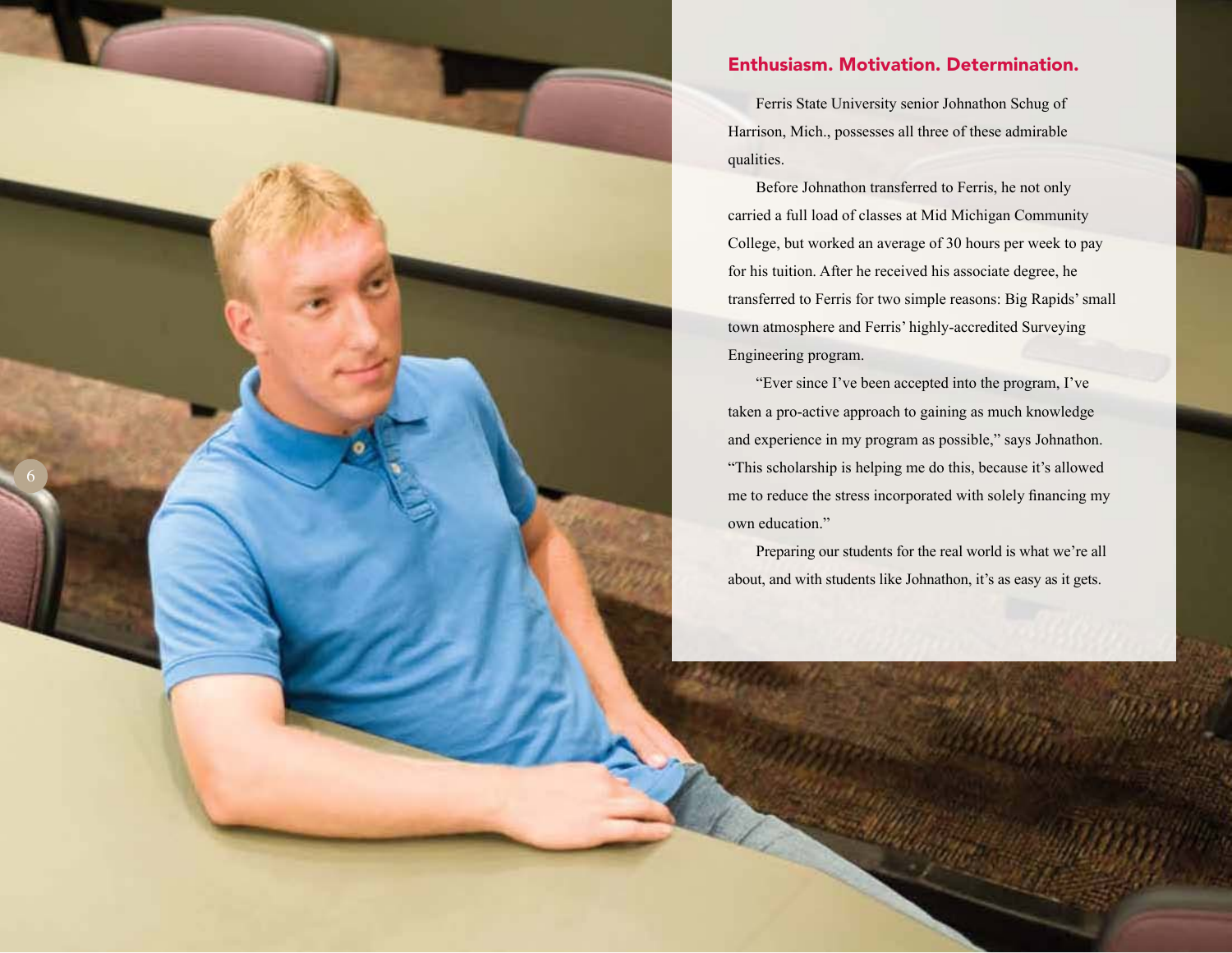# A Place She Calls Home

Her compassion for others, linked with modern medicine, will allow Kelly Toren to excel at a career as a nurse. So will the Foundation for Excellence Scholarship she received.

A transfer student from Cedar Springs, Mich., Kelly says Ferris is more than a first-class university to her  $-$  it is her beacon, foundation, community and home, and she is doing everything she can to positively impact the University and her peers during her time at Ferris.

"Even with all of my extracurricular activities, education is of utmost importance to me, and I never lose sight of why I am here, which is to prepare for my future," Kelly says. She also adds that preparing for her future has been very costly.

"After completing five years of school and moving on to my sixth year, I found myself very deep in debt and very low on funds. This scholarship has helped place me one step closer to making my dream a reality."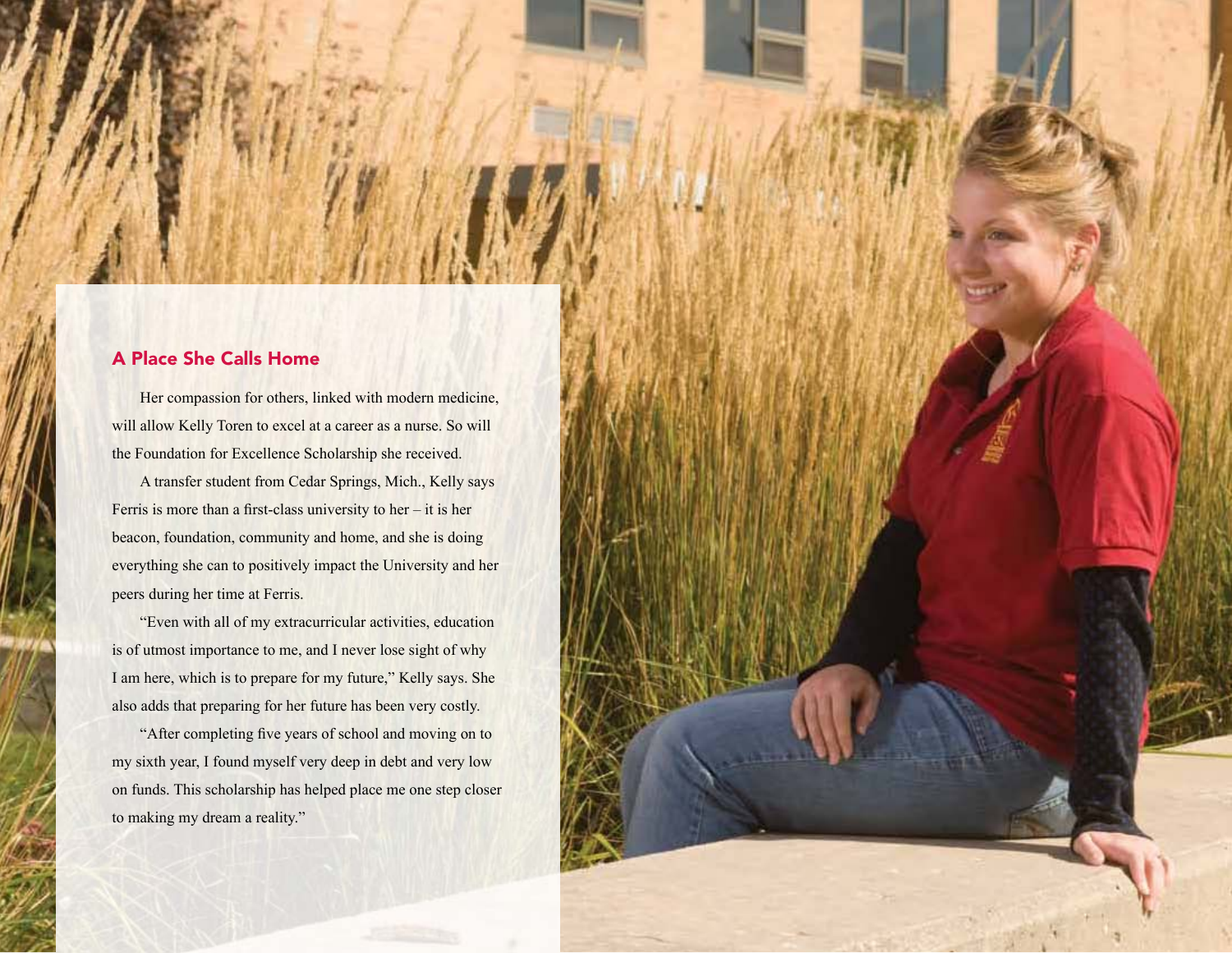

8

#### *Dear Friends,*

*At Ferris State University, our mission today is the same as it was 125 years ago when Woodbridge Ferris and Helen Gillespie Ferris founded what was initially called the Big Rapids Industrial School: opportunity. Opportunity to be the first family member to attend college. Opportunity to earn advanced career skills. Opportunity to imagine a better future and make that future come true.* 

*The six students highlighted in this annual report illustrate how The Ferris Foundation continues to help provide that opportunity – even in uncertain economic times.* 

*That is why we are working hard to increase existing scholarships and develop new financial aid so students can come to Ferris and turn opportunities into accomplishments. That is also why we have created "Opportunity@125," a fund specifically for students facing the dilemma of having to leave school because of the financial strain facing them and their families.* 

*The campus community, which sees close-up these challenges, is also responding to the needs of students. "Ferris Cares" is a fundraising initiative by faculty and staff to help ensure that current Ferris students can pursue their studies uninterrupted, and future students will continue to attend in record numbers despite financial difficulties. Both "Ferris Cares" and "Opportunity@125" help provide timely resources to expand need-based financial aid.*

*For these students profiled here, the support of Ferris alumni and friends has meant the difference between opportunity embraced and opportunity denied. On behalf of our students, The Ferris Foundation thanks you for your generosity and giving spirit.*

reans/Na

Daniel L'Éisles

Susan Walz, Chair The Ferris Foundation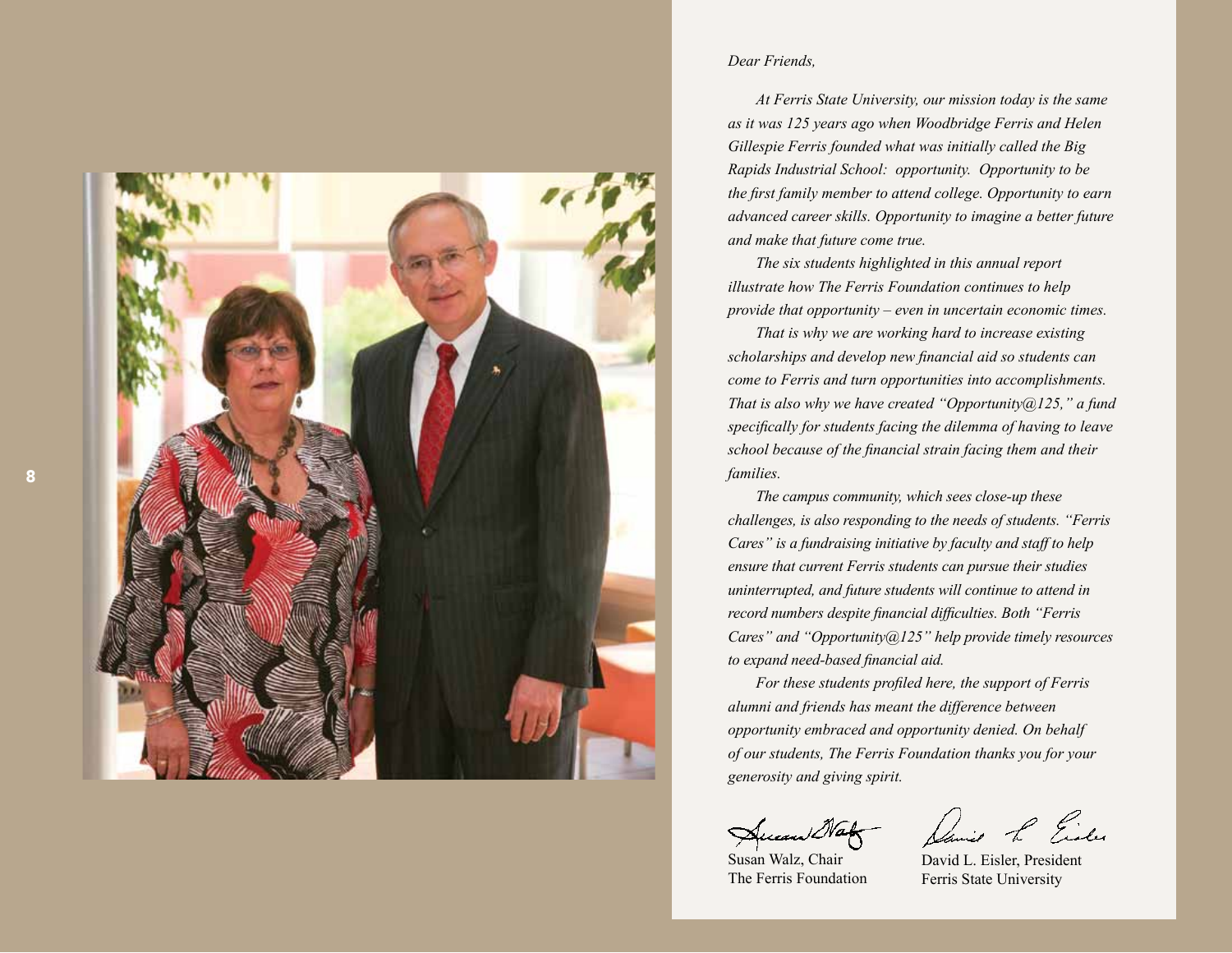**Contributions** *From July 1, 2008 to June 30, 2009*

#### New Endowments

Accounting Endowment for Excellence Kim and Ginger Virkler

#### Robert L. and Linda H. Carter Scholarship Endowment

Robert and Linda Carter

#### Gerace Construction Scholarship Endowment

Gerace Construction Company, Incorporated

#### Hedrick Associates Scholarship Endowment

Hedrick Associates - Karl Huffman and Eric Lanning

#### Karl E. Huffman Family Scholarship Endowment Karl Huffman

# Ken Reuther Leadership Scholarship Endowment

Ken Reuther

#### Welding Engineering Technology Endowment

 Welding Engineering Technology **Department** 

#### Contributors to Existing **Endowments**

#### 1968 Football Endowment

Kurt and H. Ann Barrett Gregg Carr Gary Elford Roger and Sandra Elford Dave Garty Skip Harbin

 Ronald Harke Douglas Keller Alec Kennedy James Knapp John Lape Bob and Mary Louise Leach Thomas Monroe Charles Nook Louis and Shodonna Rollenhagen Jack Spencer Neil Williams Brent Young Mike Zayti

Alumni Association Legacy Scholarship Endowment Doreen Barnes

#### Walter C. Betts Memorial Scholarship Endowment Erin Crawford Jason and Katrina Fliegel Joseph Hargrave

#### Michael and JoAnn Bigford PGM Mentorship Scholarship Endowment Utility Supply & Construction

#### Robert Bishop Hockey Scholarship Endowment

 Serv-Ice Refrigeration, Incorporated

# James H. Bolthouse Leadership Achievement Scholarship Endowment

Donna Bolthouse

#### George Bowlby Endowment Charlotte Kish

#### Boyce Family Hockey Scholarship Endowment Bob and Linda Boyce

Leroy Ray Broadfoot Memorial Hockey Scholarship Endowment Bob and Carla Miller

Call Family Scholarship Endowment Douglas Call

#### Canadian Lakes Scholarship Endowment for Mecosta County

Canadian Lakes Garden Club Donald Klooster Joseph and Doris Lanz Francis and Helen Lorence Carl and Nina Mozal Shamrock Golf Outing Althea Smith Helen Woodman

John Celestino Endowment Cascade Women's Golf

Association

#### Construction Technology and Management Student Competition Endowment

Kenneth and Cynthia Lawless Kimberly Ridings

#### Alfred S. Cramer Memorial Endowment

Bruce and Emily Hancock

# Joe and Suzette Compton Family Scholarship Endowment

Joseph and Suzette Compton

#### Stanley J. Dean Memorial Scholarship Endowment Jim and Merrelyn Brand Portia Dean Naomi Nolan

William J. Donahue Vocal Music Endowment Gerald David

D. Edwards Intercollegiate Soccer Endowment Don Edwards

#### Ensign Family Scholarship Endowment

Virgil and May Johanningsmeier

#### Faculty Sponsored Student Devlopment Scholarship Endowment Kevin Thorell

#### Jim Farrell Memorial Scholarship Endowment

 Mark Farrell Michael Farrell

#### Ferris Foundation Need-Based Scholarship Endowment

 3M Foundation Kenneth Anderson Terry and Beverly Anderson John Arundel Louise Beard-Thudium Alvin Burridge Brian Decke Paul Dickerson Charles and Judith Duddles John and Cheryl Farquhar Rosemary Hammerberg Susan Hancock Keith Hines Mark Hintz Tim Holdaway Kathy Hooks-Carrington Robert Howard Donald Ingebrigtson Dean Jensen Steven Kasmauski Robert Kavanagh Dennis and Janise Kilar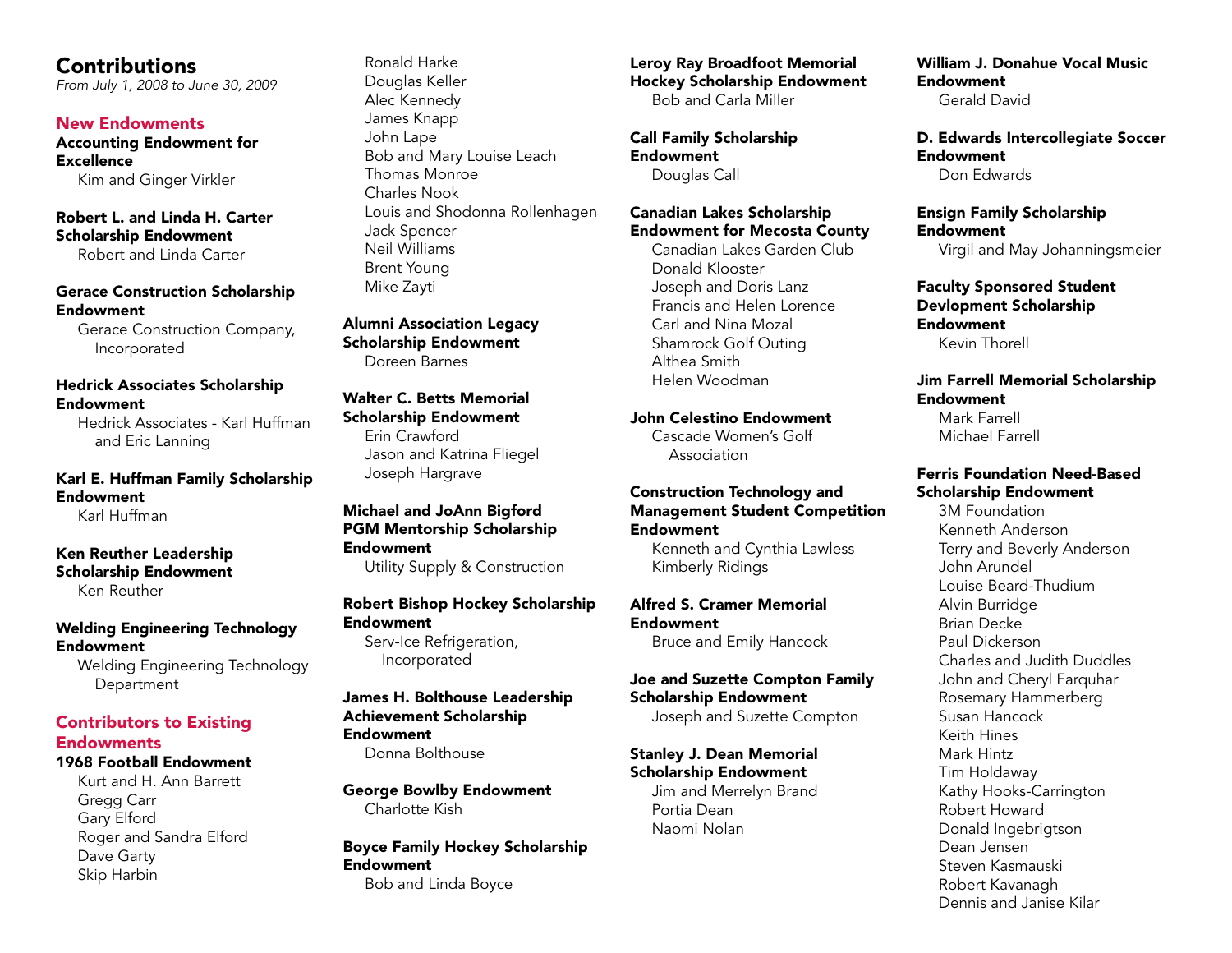Joseph Klobucher Lyle Koss Bob and Carol Large Massachusetts Mutual Gary Mazei Thomas Mutton Oppenheimer Funds, Incorporated Linda Reed Velsor and Diane Richardson Reid and Micky Rosebrugh Loren Sall Tom and Marcia Scholler Robert Severson Shamrock Golf Outing James Smith Lawrence Sunday Robert Swinehart Robin Timmer-Rogers Donald and Diana Wroblewski Linda Young

10

Foundation for Excellence Scholarship Endowment

William Adrian AFSCME Local Union 1609 Mark and Cassie Alley Susan Arens Shelly Armstrong Armstrong International, Incorporated ARS, Incorporated of Michigan AT&T Automatic Apartment Laundries, Incorporated B & V Mechanical Barnes & Noble College Bookstores, Incorporated Blue Cross Blue Shield of **Michigan** John and Susan Bradac Robert and Kim Buckingham Daniel and Carma Burcham John and Susan Byington Richard Byington

 Michael and Kathy Cairns Roger Card Cedar Crest Dairy, Incorporated Central Vending Charter Communications Chemical Bank Richard and Michele Christner Clark Construction Company Coca Cola Bottling of Michigan Community Counselling Service Company, LLC Kevin and Delphine Defever Michael and Sally DePew DiClemente Siegel Design, Incorporated David and Carol Drake York Drexler Steven and Ginny Dykema Van and Elizabeth Edgerton Edward Jones Investments Stephen and Ardis Ehardt David and Patsy Eisler John and Joanne Emmons Joe and Nancy Engemann Essilor of America, Incorporated Fifth Third Bank of Northern **Michigan**  Don and Kaye Flickinger David Frank Fund Evaluation Group, LLC Gary Trimarco Automotive General Motivation Company, Incorporated Gordon Food Service Granger Construction Company Great Lakes Beverage Distributors, LLC Donald and Cathy Green GreenBay Electric, Incorporated H & S Companies Douglas and Ellen Haneline Thomas Hanson, III Maureen Heaphy Bradley and Amy Henion

Reinhold and Nell Hill Scott and Merrilee Hill-Kennedy Hospitality Holdings, LLC Hubbell, Roth & Clark, Incorporated Huntington Bank of Big Rapids Independent Bank Intelligent Connections LLC Isabella Bank & Trust Patsy Johnson Michelle Heppler Johnston Joseph and Thuy Karafa Arnold and Isabel Kempton Sheila Kinney Matthew Klein and Nancy Peterson-Klein Kenneth and Linda Kuk Edmund LaCross Robert and Dorothy Leeser Leona Group, LLC Dennis Lerner and Cynthia Harrison Linkfield & Cross Agency, Incorporated Donald and Amber MacKenzie Ronald Mahoney Henry Makarewicz Matsch Systems Ronald McKean Louis and Paula Meeuwenberg Meijer Mercantile Bank of Michigan Lawrence Miarka Mika Meyers Beckett & Jones, PLC Joseph and Linda Mikols Bob and Carla Miller Ashley Miltgen Jeremy and Angie Mishler Leah Monger Robyn Myers Thomas and Jeanette Nabozny Neumann/Smith & Associates David and Laurel Nicol Jerry and Linda Nielsen

 Pace & Partners Bruce and Jean Parsons Gregory and Nancy Patera Peak Positions, LLC Randall and Nancy Phelps David Pilgrim and Margaret Ryan Pilgrim Plante & Moran, PLLC Miles and Kellie Postema William and Nancy Potter Progressive AE Mark Proulx Kenneth Reuther Kimberly Ridings Robinson Industries, Incorporated Rockford Construction Company, Incorporated Gary Rodabaugh Rogers Printing, Incorporated Merle and Diane Ross Wendy Samuels Tom and Marcia Scholler Seaman's Air Conditioning and Refrigeration, Incorporated Seating Concepts, Incorporated Richard Shaw Shred Docs SHW Group Siemens Energy, Incorporated Sandy Skrbina Grant Snider D.J. Steenstra Company Stephen and Helen Sobers St. Ives Golf Club Karen Strasser Stross Law Firm, PA James and Roberta Teahen The Christman Company The Granger Group The Rudert Agency, Ltd Donald and Joan Totten Tower Pinkster Titus Associates, Incorporated Triangle Associates, Incorporated URS Corporation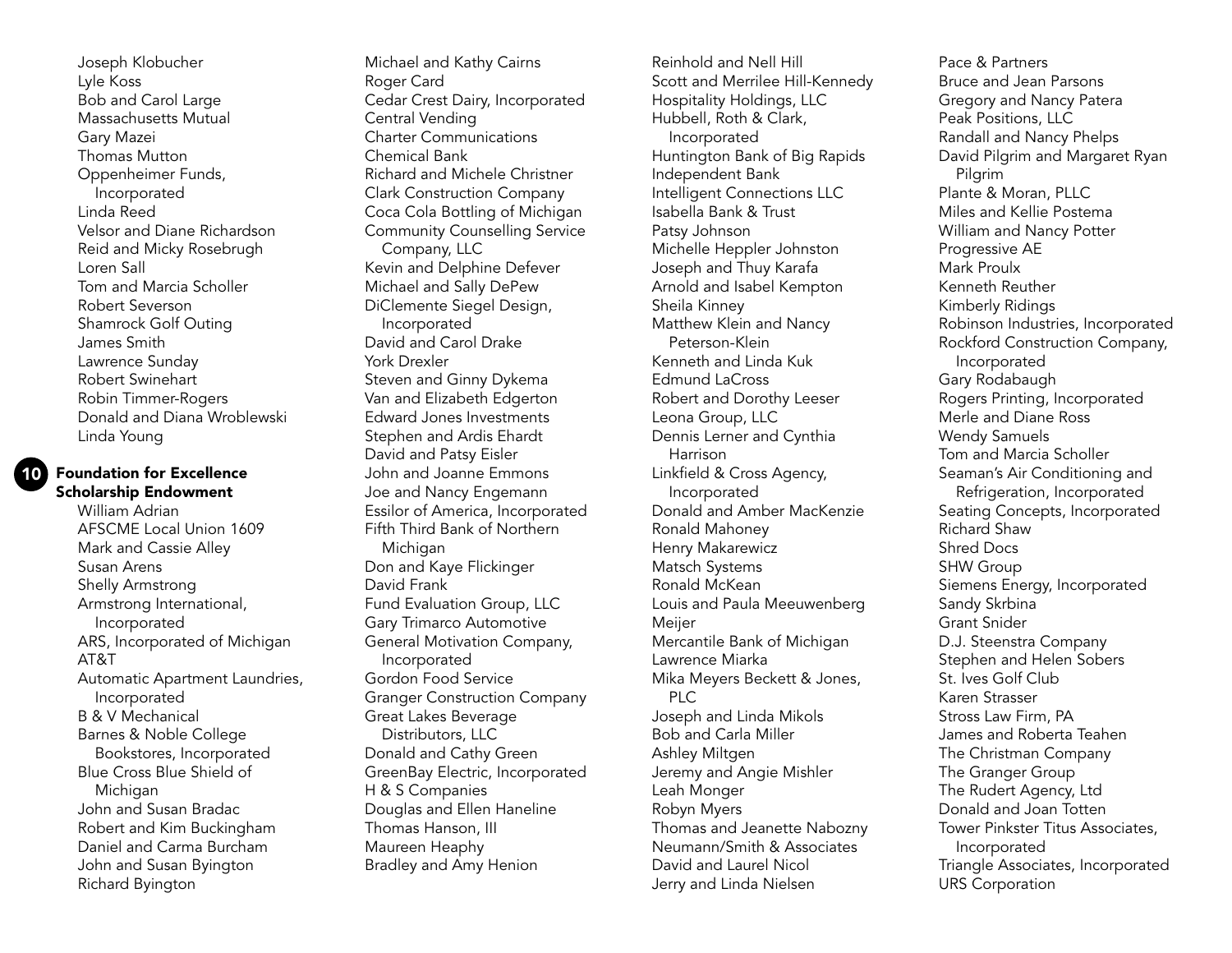Wayne VanHouten Janis Voege Susan Wancour Warner Norcross & Judd Kirk Weller and Lori Albanesi- Weller Wolverine Power Marketing **Cooperative** Mary Zimmer

#### Frances Friar Memorial Nursing Scholarship Endowment

David and Rorie Friar Kenneth and Mary Friar

# Hancock Family Hockey Scholarship Endowment

Doug and Kim Hancock

### Dr. Edwin Harris Memorial Honors Program Scholarship Endowment

Jim and Christine Jacobs

#### Ray Helsing Men's CC and Track Scholarship Endowment

Rick and Barbara Borucki John Dawe Ray and Mary Jane Helsing Roland L. Hicks Endowment Donald Roseberry

#### Ruth and Ken Hicks Football Scholarship Endowment

Nick and Angie Coso Ruth Hicks

Orville C. Hoffman, Jr. Memorial Endowment Jon Walgren

#### Howard Hulsman Endowment Howard Hulsman

#### Arnold L. and Carolyne D. Johnson Endowment Bud and Carolyne Johnson

#### Dr. Clare G. and Patsy L. Johnson Scholarship Endowment Patsy Johnson

#### Dr. Thomas Johnston Scholarship Endowment

Mary Heppler Michelle Heppler Johnston

#### Korean Students Scholarship Endowment Lark Lee Sonn

#### Richard S. Labroff Scholarship Endowment Richard and Diann Labroff

Bob and Mary Louise Leach Memorial Scholarship Endowment Bob and Mary Louise Leach

# Kathleen M. and Edward A. Lunt Scholarship Endowment

Ted and Kathleen Lunt

#### Robert Sr. and Marion Lyman Endowment

Robert and Bertha Lyman Donald and Sandra Tungate

#### Dr. Ian Mathison Scholarship Endowment

Dick and Lynne Andresen Holly Andresen Pat and Mary Gavin

# Harry S. Melling Memorial Endowment

Melling Family Foundation

#### Dr. Merrill R. and Eva-Jean Murray Scholarship and Faculty Award Endowment

Dick and Marian Beadle Jeriel and Carol Beard Graham and Mary Ann Burns Betty Dever Jack and Mary Frick Joseph and Mary Gamble Mark and Carol Goodman Robert Grooters Tim and Margie Hoving Robert and Margaret Jacobs Mecosta Chapter Daughters of the American Revolution Robert and Ann Millikan Michael and Pamela Murray Greg and Colleen Olson Charles Rathjen Rich and Ruth Santer Gary Shellenbarger Tobye Stein Randall and Linda Vance Louis and Mary Wasko Alison and Jeffrey Weemes Mary Lu and John Yardley Linda Zarzecki Garnet and Margaret Zimmerman

#### Michigan Construction Hall of Fame Endowment

Associated General Contractors of Michigan Construction Association of **Michigan** Brian and Kaci Kegler Kenneth and Cynthia Lawless Michigan Association of Home **Builders** Michigan Infrastructure and Transportation Association

#### Jessica Nagle-Wilson Memorial Endowment Frank Crowe

David and Carrie Smith

#### National Truck Equipment Association Louis Kleinstiver Memorial Endowment

The Louis V. Kleinstiver Institute

# Jack Newcomb Memorial Scholarship Endowment

Jean Newcomb

#### Mark A. and Debra A. Newhouse and Bill L. and Patricia S. Jones Hockey Scholarship Endowment

Billy and Patricia Jones Mark and Debra Newhouse State Farm Companies Foundation

#### Northern Michigan Association of Road Commissions Endowment

Mark and Colleen Craft Robert Curtiss Frederick Haring John Hunt Paul and Denise Jefts Craig Lange Lonny Lutke Randy Maxwell William Nelson Northern Michigan Association of Road Commissions Duncan Rabourn Joyce Randall Wayne Schoonover A.J. Scully Donald Spray Randy Stearns

# Oldfield Family Educational Travel Scholarship Endowment

Tom and Patricia Oldfield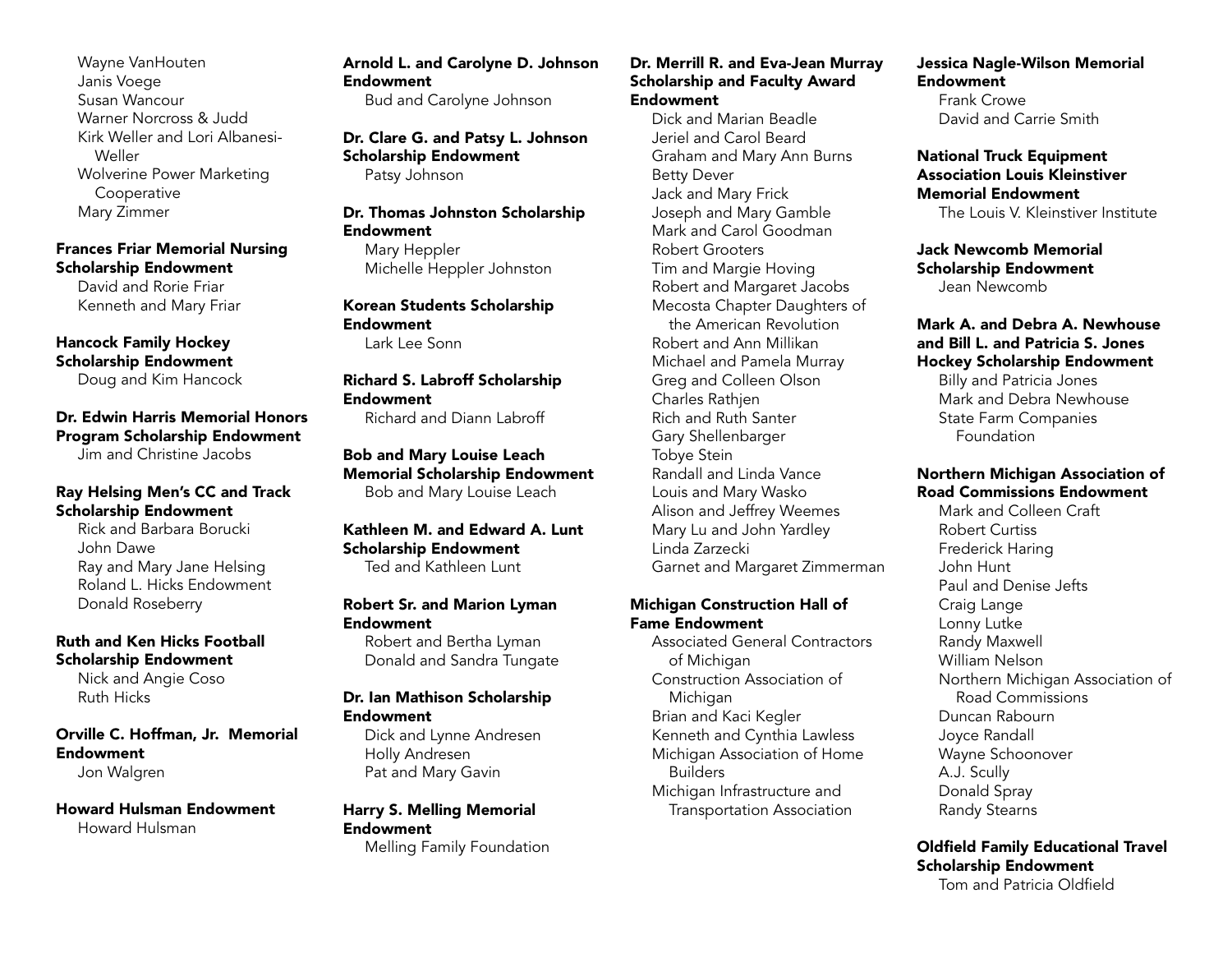#### William Papo Printing Management Scholarship Endowment

Bill Papo Paul Schreiber

#### Pharmacy Alumni Scholarship Endowment

Larry Boerman Vernon and Elinor Bothell Stanley and Patricia Hutchinson Pfizer Foundation, Incorporated Dave Ridout Robert Riker

#### Plastics Engineering Technology Endowment

Asahi Kasei Plastics North BATA Plastics, Incorporated Bielomatik Bohning Company, Ltd. David Kitts Paulson Training Progams, Incorporated R&R Metals Recycling, Incorporated Valley City Environmental Services, Incorporated

12

#### Randy and Nancy Phelps Family Endowment

Arthur J. Gallagher & Company Jim Langan Randy and Nancy Phelps Wells Fargo Foundation Educational Matching Gift Program

#### Helen Popovich Scholarship Endowment for Academic **Excellence**

Robert von der Osten

#### Postema Pre-Law Scholarship Endowment

Miles and Kellie Postema

Howard, Irene and Michael Price Scholarship Endowment Estate of Michael Price

Allen and Elsie Puterbaugh Memorial Endowment Alma Keyser Schaefer

#### Barbara Reuther Memorial Scholarship Endowment for Nursing

 Larry and Beckie De Young William and Josie Emigh Ronald and Carole Hammond David and Laurel Nicol

#### Rhein Chemie Scholarship Endowment Rhein Chemie Corporation

Rick Rodenhouse Memorial Scholarship Endowment

Deborah Rodenhouse

#### Jimmie and Marlene Rodgers Family Scholarship Endowment

Whitehall Early Elementary School

#### Rubber Engineering Technology Endowment

 Fort Wayne Rubber and Plastics Group, Incorporated Parker Hannifin Corporation Rupe Lectureship Endowment Meredith and Pauline Rupe

#### Michael J. Sanborn Scholarship Endowment Michael Sanborn

Scott E. Sanders Scholarship Endowment Scott Sanders

Dr. Thomas E. Sandon Scholarship Endowment Peter Sandon

Scott Schultz Scholarship for Excellence Endowment David Bone

Robert K. and Judith L. Scranton Scholarship Endowment Dick Shaw

Scheible Hockey Scholarship Endowment Bill and Lynne Scheible

Richard L. Shaw Scholarship Endowment Dick Shaw

Mike Shira Memorial Endowment Shaun Shira

Leland Smith, John Taylor and Thomas Malloy, Jr. Endowment Michael Wolfston

Kenneth Spoerk Memorial Endowment Clifton and Carrie Franklund

#### George Storm Memorial Technical Teacher Education Endowment Florence Storm

Howard C. Stross Veterans Scholarship Endowment Stross Law Firm, PA

Harry S. Swartz Pharmacy Administration Endowment Bette Swartz Leroy and Rosemary Vander Band Darlene A. Tiede Memorial Scholarship Endowment Roy and Darlene Tiede

#### Joan Totten Scholarship Endowment

 Nina Davis Gary and Karen Lobdell Bill and Nancy Potter Shelly VandePanne Douglas and Margaret Wozniak

#### Gordon and Pat VanDyke Hockey Scholarship Endowment

Gordon and Patricia VanDyke

#### Alice M. and George T. Wales Hockey Scholarship Endowment George and Alice Wales

Weeks-Lakin Optometry Endowment

Don and Patricia Lakin

#### David Daniel Whalen ('36) Scholar Athlete Scholarship Endowment

 Linda Croes Bonnie Delsener Nissan North America, Incorporated Bill and Carol Whalen Donald Whalen Helene Whalen

#### Dean A. Whitehead Memorial Endowment

 Kenneth and Carol Obriot Wyeth

#### Scott Whitener Memorial Deans Excellence in Education Endowment Linda Halloran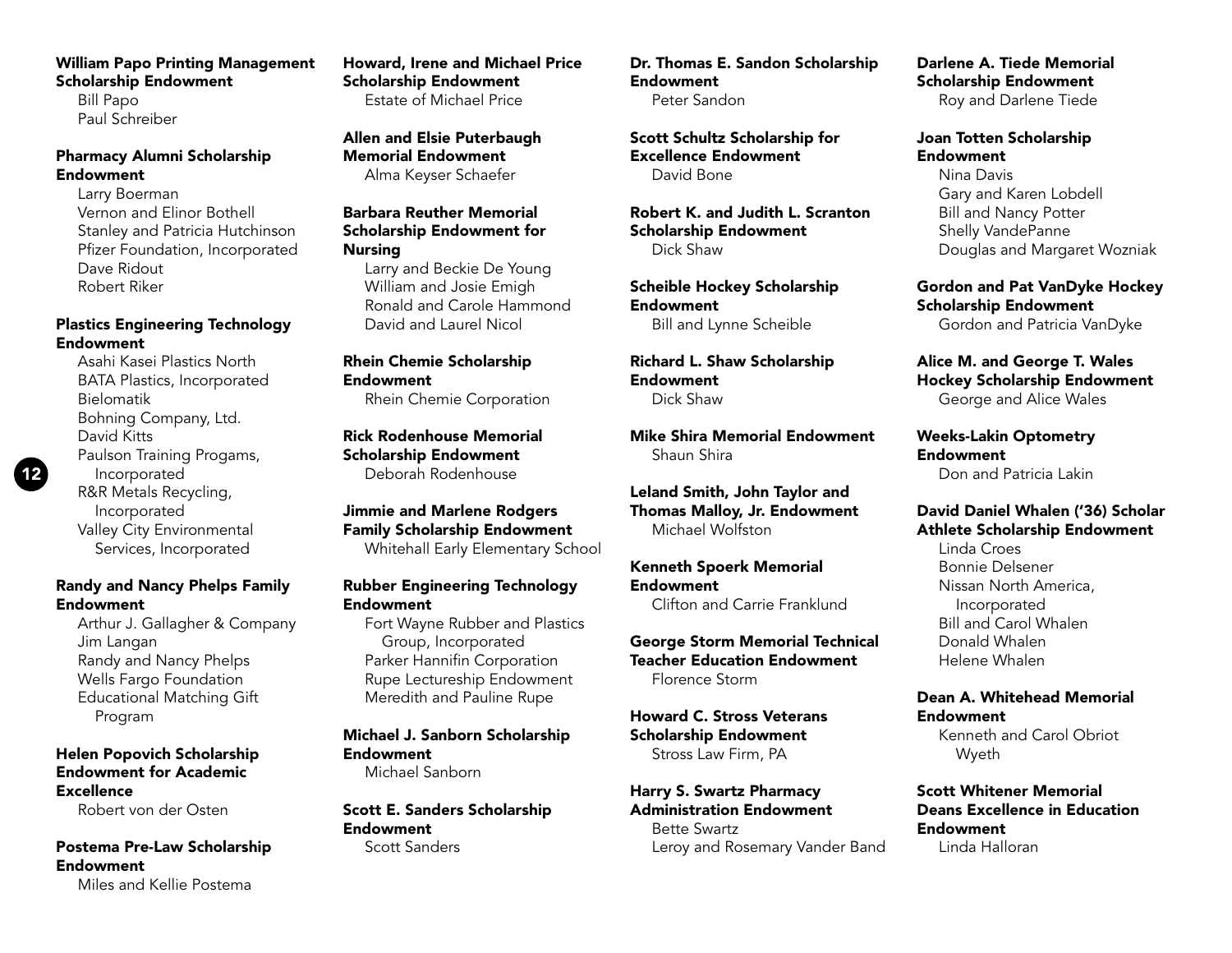Whiting-Turner Contracting Company Auditorium Endowment Whiting-Turner Contracting Company, Inc.

R. F. Williams Scholarship of Merit Endowment

Charles and Geri Hurt

#### **Endowments**

Academic Opportunity Scholarship Endowment

Advertising - Public Relations Endowment

American Society of Professional Estimators Endowment

Amerikam, Incorporated Endowment

T. J. Amick Memorial Scholarship Endowment

Blanche E. Arnold Endowment

Kenneth and Christine Bailey and Family Scholarship Endowment

Paul B. Bates Hockey Scholarship Endowment

Beacon Pharmacy Endowment

Dr. Jack W. Bennett Memorial Endowment

Norman and Helen Bennett Memorial Endowment

Patricia Berry Memorial Intensive English Program Endowment

Thomas F. Bingman Memorial Endowment

Dr. Paul E. Borton Scholarship Endowment

Dick Brammer Scholarship Endowment

Robert E. Brand Memorial Endowment

Alton and Evelyn Brayton Memorial Scholarship Endowment

Duane E. Bremer Scholarship and Faculty Development Endowment

Frederick Broemer Accounting Memorial Endowment

Steven M. Brown Memorial Scholarship Endowment

Elmer and Fern Brudy Memorial Pharmacy Endowment

Builders Exchange of Grand Rapids & Western Michigan Scholarship Endowment

Bulldog Breakaway Endowment

Louis and Angeline Burg Scholarship Endowment

Canteen Services, Incorporated Endowment

William C. and Ruth L. Carpenter FSU Recycling Program Endowment

Barbara Chapman International Study Scholarship Endowment

Brian Keith Chapman Professional Golf Management Endowment

Tom and Molly Charles Scholarship Endowment

Charter Schools Office Scholarship Endowment

Dr. John E. Christie Memorial Endowment

Elizabeth Claucherty Endowment

Gilbert H. and June Cobb Endowment

College of Technology Drawform Endowment

Construction Management Industry Scholarship Endowment

Gary L. Cousino Hockey Scholarship Endowment

Mary T. Creswell Endowment

John C. and Roxanne M. Cullen Endowment

Elva Cummins Endowment

Laverne H. Curtis Scholarship Endowment

Dacho and Ruth Dachoff Endowment

Bob and Leslie Daniels Scholarship Endowment

Delta Tau Epsilon-Lambda Chi Alpha Fraternity Alumni Scholarship Endowment

W. E. Dengler Scholarship Endowment

Beckie and Larry DeYoung Scholarship Endowment

Dick Dolack Excellence in Officiating Endowment

Robert W. Dougan Memorial Law Enforcement Scholarship Endowment

David and Carol Drake Scholarship Endowment

Gregory Dreuth Memorial Endowment

Dykstra Food Service Endowment

Susan Marie Edwards Memorial College of Education Endowment

Ewigleben Family Trust Endowment

Robert L. and Esther J. Ewigleben Endowment

Ben C. and Madge L. Fairman Technology Endowment

Steve Falcone Memorial Endowment

John R. and Lynda D. Fenn Digital Photogrammetry and GIS Lab Endowment

Grace L. Fleming R.N. Nursing Scholarship Endowment

Jack and Rita Fleming Endowment

Jerry, Marie and Mary Ford Nursing Endowment

Robert and Frances Friar Biology Scholarship Endowment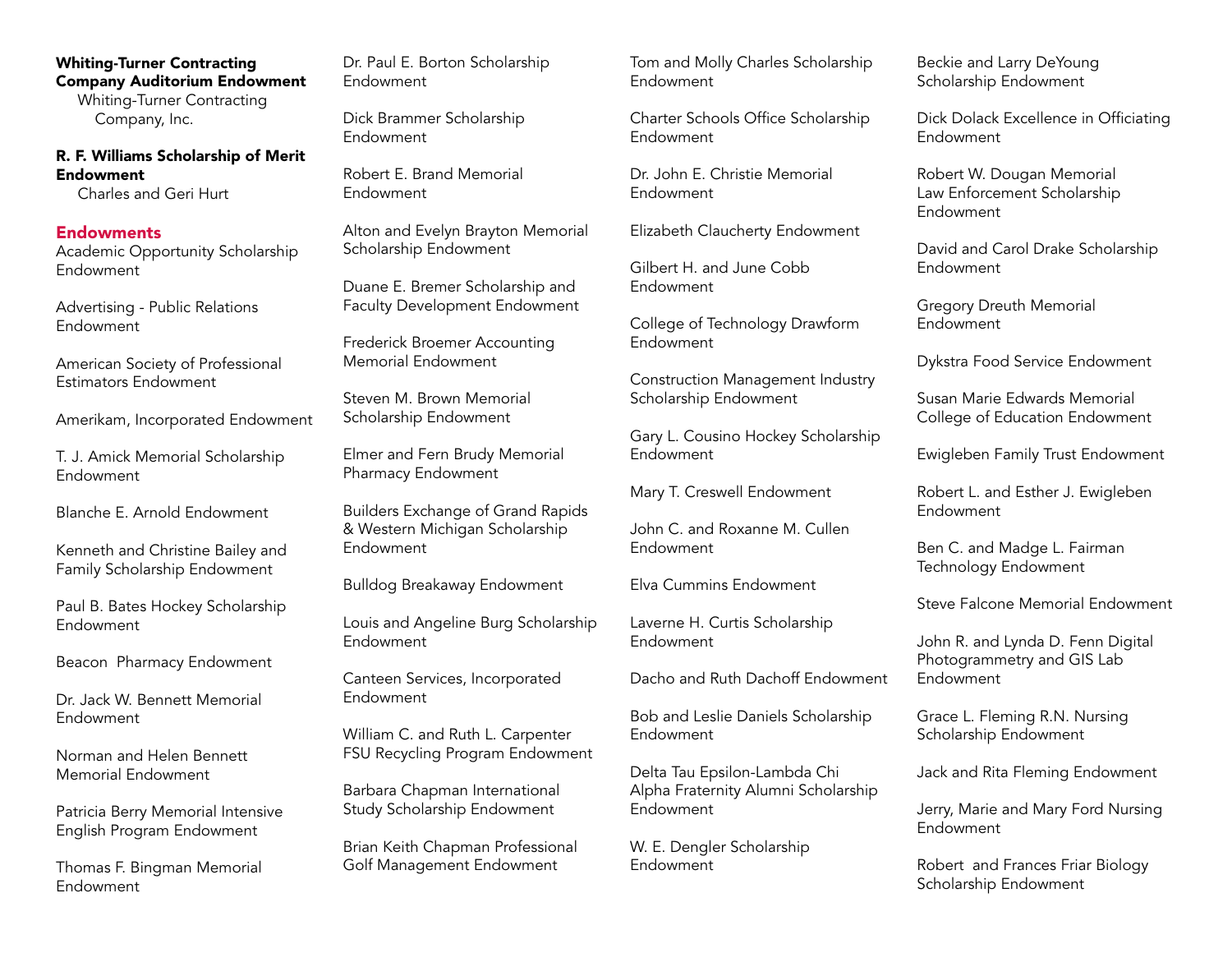Douglas Froelich Memorial Endowment

FSU Alumni and Friends Endowment

FSU Blueline Club Hockey Scholarship Endowment

FSU Dining Services Endowment

FSU GR CPTS Scholarship Endowment

Fund Evaluation Group, LLC Endowment

Dr. Earl D. Gabriel Memorial Scholarship Endowment

Violet H. Gambotto Scholarship Endowment

14

Weldon S. Garrison Endowment

Russell and Avis Gerber Scholarship Endowment

Governor's Student Leadership Endowment

Greene Memorial Endowment

David R. Greer Surveying Engineering Endowment

Edward M. Griffin Memorial Teacher Education Endowment

John D. Gruden Hockey Scholarship Endowment

Douglas Hagemann Endowment

Charles F. and Eva L. Hampton Endowment

Tali and Michael Harris Academic Excellence in Nursing Endowment

Mary Ann Hashimi Memorial Endowment

Kurt Hellthaler Memorial Endowment

John Henderson Memorial Endowment

Heritage Club Endowment

Kenneth J. Hoexum Endowment

George Holcomb Memorial Endowment

H.S. Die and Engineering Endowment

Emma I. Humphreys Arts Program Endowment

Richard Hunter Environmental Educator Scholarship Endowment

HVACR Technology Endowment

Keith Immink CIS 35th Anniversary Scholarship Endowment

Todd and Tami Jacobs Family Scholarship Endowment

Charles G. Jehnzen Women's Basketball Scholarship Endowment

Charles Jehnzen Heavy Equipment Endowment

Robert and Agnes Jordan Endowment

Jerry Jourdain Endowment

W. C. Judson Memorial Endowment

Dr. Joseph M. Juran Endowment

Frank and Mildred Justin Memorial Plastics Engineering Technology Endowment

Gordon Kamstra Memorial Endowment

Delores Kap Memorial Endowment

Frank Karas Scholarship Endowment

Fred Kellogg Memorial Endowment

Lauretta B. Kelso-Battle Endowment

Arnold and Isabel Kempton College of Allied Health Sciences Endowment

Arnold and Isabel Kempton Scholarship Endowment

Elizabeth E. Kenney Business Education Scholarship Endowment

Kmart Corporation Endowment

Maude B. Korstange Merit Endowment

George and Lia Kossaras Scholarship Endowment

Minnie Hart Krieser Endowment

Richard S. Labroff Scholarship Endowment

Harry A. Larson Memorial Endowment

Ferris and Jean Leach Biology, Mathematics and Physical Sciences Endowment

Ferris and Jean Leach Scholarship Endowment

Jack LeBarre Endowment

Matt Lichtle Scholarship Endowment

Ruby B. MacNeil Memorial Endowment

Donald R. and E. Lyle Magee Memorial Endowment

Dr. Vajay Mahida Endowment

Frank Marra Endowment

Dr. Ian Mathison Fellowship Endowment

Julia B. McCormick Endowment

Mary McCorriston-Dillon Child Development Endowment

Gerald McKessy Alumni and Development Endowment

McLoughlin Family Scholarship Endowment

Meijer, Inc. Endowment

George and Kathryn Menoutes Scholarship Endowment

Russell G. Merithew Memorial Scholarship Endowment

Michigan Air Conditioning and Refrigeration Contractors Endowment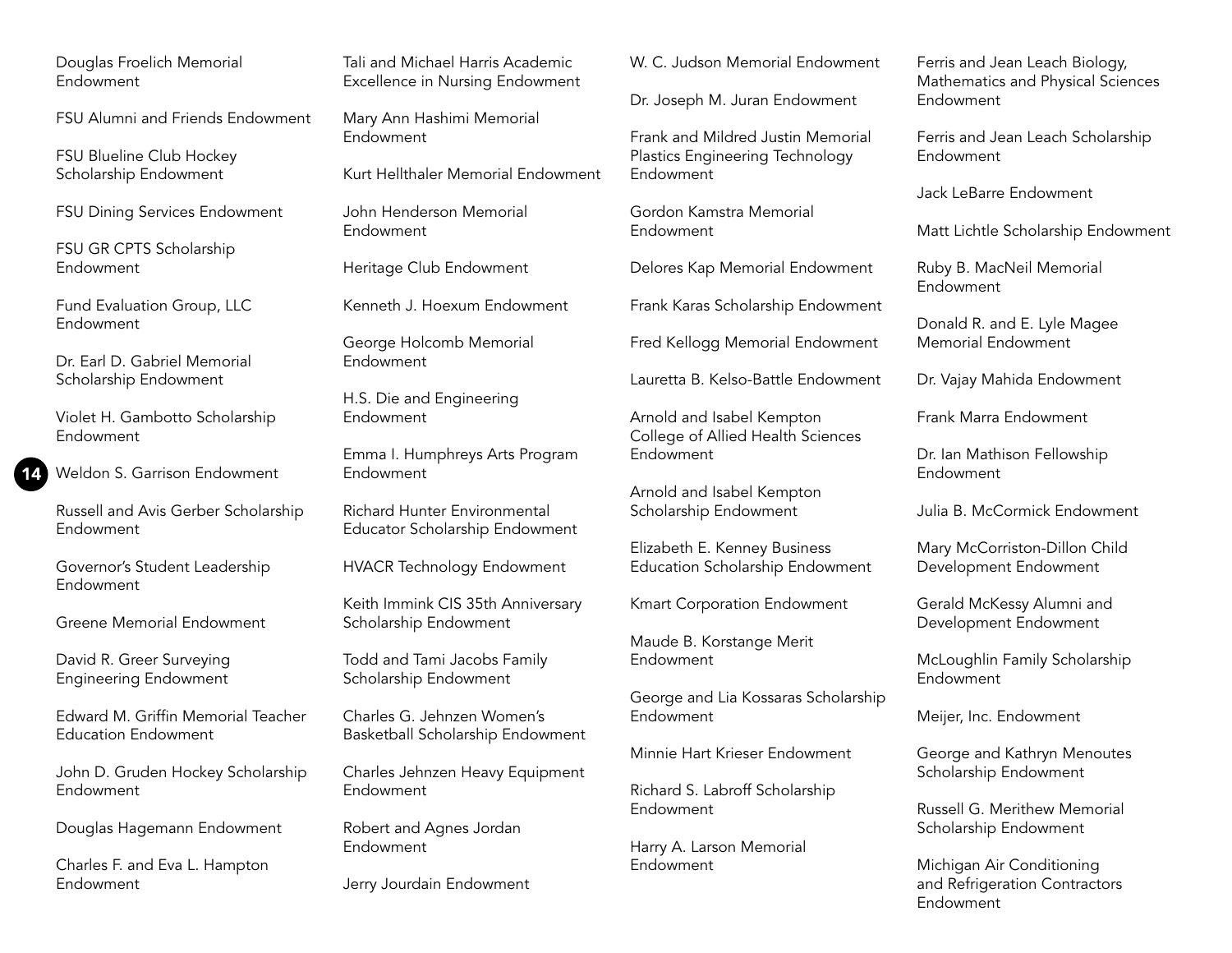Michigan Association of Crown and Bridge Technology Endowment

Celestine E. Moloney Memorial Scholarship Endowment

William Merle Morris Scholarship Endowment

Minnie Mould Marsh Endowment

Dr. Frank Muehlenbeck Memorial Scholarship Endowment

Janet L. Nash Endowment

Joan Nelson Scholarship Endowment

John P. Nelson Memorial Scholarship Endowment

John Edward Newell Scholarship Endowment

Nursing Development Endowment

Honorable John P. O'Brien Memorial Endowment

O'Brien-Quy Scholarship Endowment

Off Campus Scholarship Endowment

Robert B. and Jean P. Olson Memorial Pharmacy Endowment

Leslie R. Osborn Family Scholarship Endowment

Outer Drive Hospital Auxiliary of Lincoln Park Endowment

Warren C. and Beverley A. Parker Scholarship Endowment

Parsons Debate Team Endowment

Charles G. and Dorothy E. Peterson Endowment

Plastics and Rubber Endowment

David P. Prior Memorial Endowment

Product Design Engineering Technology Endowment

Professional Golf Mgmt Alumni Association Endowment

Millard J. and Ida Quinlan Memorial COEHS Scholarship Endowment

Dr. Henry R. Racki Optometry Endowment

Mylo Ragan Endowment

JoLaine Reierson Draugalis, PH.D. and Paul T. Draugalis Endowment

Geff Reinke Memorial Endowment

Henry Reitz Arts and Sciences Reading Room Endowment

Thomas Scott Reuther Endowment

Walter Ritchie Memorial Endowment

Rite Aid Corporation Endowment

Oswald Rossi Memorial Theater Endowment

Kenneth A. and Alma M. Rumsey Memorial Scholarship Endowment

Dr. William Sakalauskas Scholarship Endowment

Joseph D. Sasaki Endowment

Thomas and Marcia Scholler Scholarship Endowment

John M. Sebold Memorial Scholarship Endowment

Second Century Endowment

William A. Sederburg Endowment

Reginald and Vivian Sharkey Memorial Scholarship Endowment

Ruth Shattuck Memorial College of Business Endowment

Donald Shreve Memorial Endowment

John R. Smith Memorial Endowment

Ron and Dee Snead Endowment

Thomas W. Sobota Memorial Endowment

Victor F. Spathelf Endowment

Thomas and Toby Stanton Scholarship Endowment

Carl Starkey Memorial Pharmacy Endowment

Stechschulte Printing and Imaging Technology Management Endowment

Walter J. Stevenson Memorial Endowment

Terry L. and Cynthia R. Stewart Scholarship Endowment

Ronald Keith Strohkirch Memorial Endowment

Anna M. Szabunia Memorial Endowment

Masayoshi Tanaka Scholarship Endowment

Fred E. Taylor Memorial Endowment

Theta Alpha Sigma Scholarship Endowment

John P. and Judith A. Thorp Jim Crow Museum Endowment

Abigail Timme External Trust Endowment

Totten Family Hockey Scholarship Endowment

Taggart and Lisa Town Sustainable Construction Scholarship Endowment

Transfer Academic Excellence Endowment

C. Alan Tressler Memorial Endowment

Reuben Trippensee Endowment

Henry Tschappat Memorial Endowment

Dr. Elizabeth R. Turpin Scholarship Endowment

Daniel Tyler Endowment

University Temporary Endowment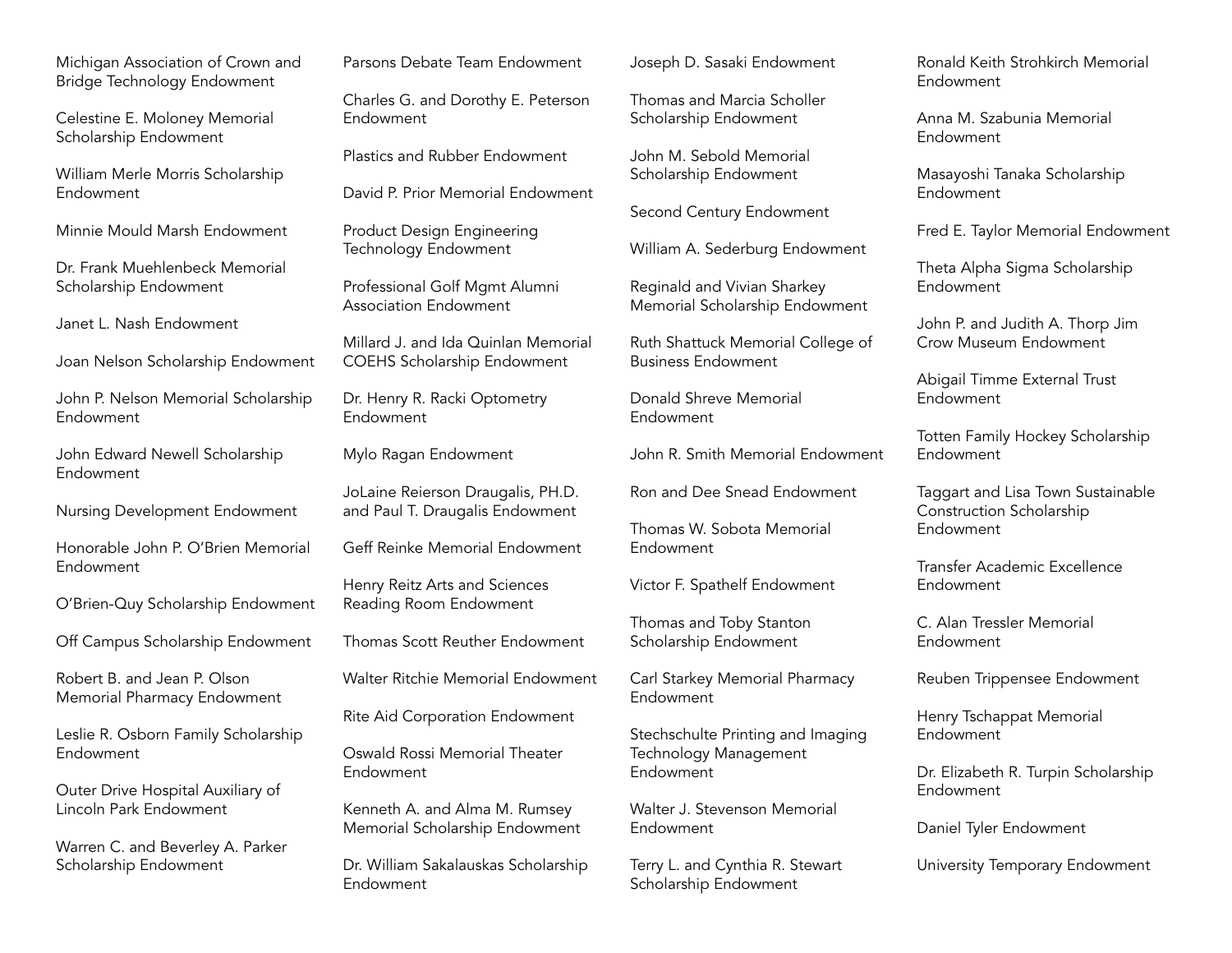Colonel Roy C. Vandercook Endowment

James VanderLaan Endowment

Robert VanHoven Memorial Scholarship Endowment

Helen Ferris Vartan Memorial Endowment

Vision Service Plan Endowment

Sueann and Kenneth Walz Hockey Scholarship Endowment

Andrea Warfield Memorial Endowment

Susan and Ernest Wenger Scholarship Endowment

Fred Westerman Science Equipment Memorial Endowment 16

> Harper T. Wildern Memorial Pharmacy Endowment

E. J. Wilee Endowment

James M. Wink Men's Basketball Scholarship Endowment

Women's Intercollegiate Athletics Endowment

Martin J. Wozniak Foundation Scholarship Endowment

Zakov Family Endowment

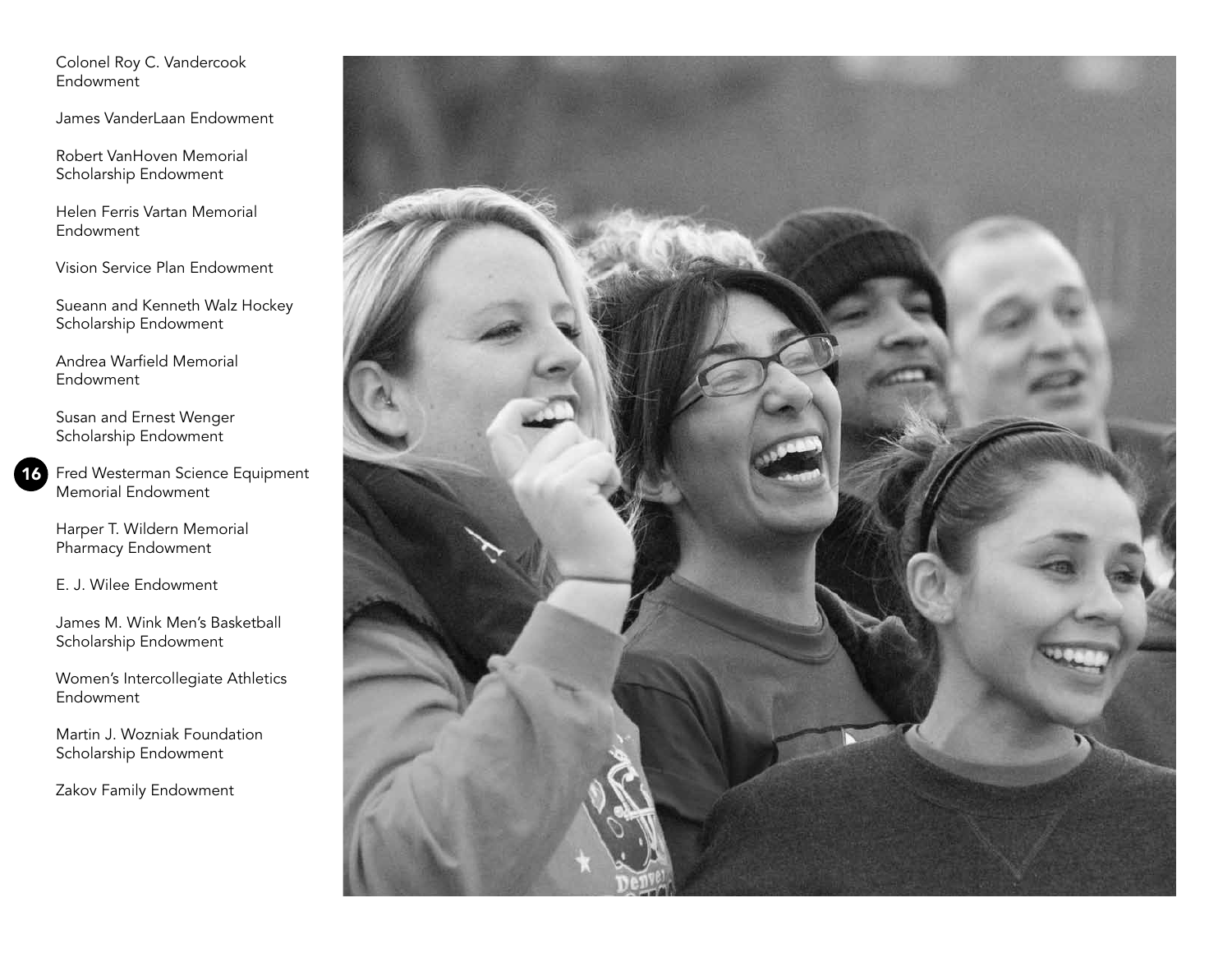# Summary of Investment Performance®

| PERIOD ENDING JUNE 30, 2009                                 | 1 YEAR   | <b>SINCE INCEPTION</b> |                                              | 1 YEAR         | <b>SINCE INCEPTION</b> |
|-------------------------------------------------------------|----------|------------------------|----------------------------------------------|----------------|------------------------|
| <b>Total Fund</b>                                           | $-22.8%$ | 5.8%                   | <b>International Equity Composite</b>        | $-27.8%$       | 5.1%                   |
| Target Weighted Index <sup>1</sup>                          | $-23.2$  | 5.3                    | MSCI AC World Index ex-US                    | $-30.9$        | 4.0                    |
| Broad Policy Benchmark <sup>2</sup>                         | $-19.6$  | 4.7                    | <b>EuroPacific Growth Fund</b>               | $-25.5$        | 8.9                    |
| $CPI+5%$                                                    | 3.8      | 7.4                    | MSCI AC World Index ex-US                    | $-30.9$        | 7.9                    |
|                                                             |          |                        | <b>MSCI EAFE Index</b>                       | $-31.4$        | 6.1                    |
|                                                             | $-22.8%$ | 5.8%                   | <b>GMO Emerging Markets Fund</b>             | $-33.8$        | 19.0                   |
| <b>Total Fund Less Illiquid Investments</b>                 |          |                        | MSCI Emerging Markets Free Index             | $-28.1$        | 18.8                   |
| <b>Global Equity Composite</b>                              | $-27.1$  | 5.6                    |                                              |                |                        |
| MSCI AC World Index                                         | $-29.3$  | 3.0                    | <b>Global Fixed Income Composite</b>         | 0.4            | 6.0                    |
|                                                             |          |                        | Barclays Capital Aggregate Bond Index        | 6.0            | 6.2                    |
| <b>U.S. Equity Composite</b>                                | $-26.7$  | 4.7                    | ML High Yield Bond Index                     | $-3.5$         | 5.0                    |
| Russell 3000 Index                                          | $-26.6$  | 3.3                    |                                              |                |                        |
|                                                             |          |                        | <b>High Quality/Rate Sensitive Composite</b> | 1.5            | 6.0                    |
| <b>Large Cap Composite</b>                                  | $-29.9$  | 2.3                    | Barclays Capital Aggregate Bond Index        | 6.0            | 6.2                    |
| <b>S&amp;P 500 Index</b>                                    | $-26.2$  | 2.9                    | PIMCO Invest. Grade Corporate Bond           |                | 10.4                   |
| <b>Commonfund Equity Index Fund</b>                         | $-26.2$  | 2.8                    | Barclays Capital Corporate Bond Index        | $\sim$         | 10.0                   |
| <b>S&amp;P 500 Index</b>                                    | $-26.2$  | 2.9                    | <b>Commonfund Multi-Strategy Bond Fund</b>   | $-1.8$         | 6.1                    |
| <b>PIMCO Fundamental Index Plus Fund</b>                    | $-34.7$  | $-19.4$                | Barclays Capital Aggregate Bond Index        | 6.0            | 6.2                    |
| <b>S&amp;P 500 Index</b>                                    | $-26.2$  | $-14.0$                | <b>Commonfund ST Fund Tranche 2</b>          | $\blacksquare$ | 3.9                    |
|                                                             |          |                        | U.S. 30-Day T-Bills                          |                | 0.2                    |
| <b>Mid Cap Composite</b>                                    | $-21.3$  | 6.2                    | JPMorgan Money Market Fund                   |                | 0.0                    |
| Russell Midcap Index                                        | $-30.4$  | 3.1                    | U.S. 91-Day T-Bills                          |                | 0.1                    |
| <b>CRM Mid Cap Value Fund</b>                               | $-23.3$  | 10.4                   |                                              |                |                        |
| Russell Midcap Value Index                                  | $-30.5$  | 4.0                    | <b>Credit/Distressed Composite</b>           | $-6.0$         | 4.2                    |
| William Blair Mid Cap Growth Fund                           | $-19.5$  | $-3.5$                 | ML High Yield Bond Index                     | $-3.5$         | 7.4                    |
| Russell Midcap Growth Index                                 | $-30.3$  | $-7.8$                 | <b>HFRI Distressed Securities Index</b>      | $-15.4$        | 8.2                    |
|                                                             |          |                        | Ridgewood Seix High Yield Fund               | $-4.8$         | 4.5                    |
| <b>Small Cap Composite</b>                                  | $-25.2$  | 3.6                    | ML High Yield Bond Index                     | $-3.5$         | 7.4                    |
| Russell 2000 Index                                          | $-25.0$  | 2.7                    | ML BB/B Constrained Index                    | $-2.4$         | 6.7                    |
| Vanguard Small Cap Index Fund                               | $-25.2$  | $-0.5$                 |                                              |                |                        |
| Spliced MSCI SC 1750 & Russell 2000                         | $-25.4$  | $-0.6$                 | <b>Diversifying Strategies</b>               | $-22.8$        | $-22.8$                |
| DFA US Targeted Value Fund                                  | $-25.4$  | 7.2                    | <b>Ironwood Partners II</b>                  | $-22.8$        | $-22.8$                |
| Russell 2000 Value Index                                    | $-25.2$  | 6.0                    | HFRI - FOF - Conservative Index              | $-15.2$        | $-15.2$                |
|                                                             |          |                        | <b>Real Assets</b>                           | $-36.3$        | 4.7                    |
| *Performance returns are net of investment management fees. |          |                        | S&P Developed BMI Property Index             | $-35.5$        | 5.5                    |
|                                                             |          |                        |                                              |                |                        |

| <b>Real Assets</b>                         | -36.3   | 4.7     |
|--------------------------------------------|---------|---------|
| S&P Developed BMI Property Index           | $-35.5$ | 5.5     |
| Dow Jones AIG Commodities Index            | $-47.1$ | 5.8     |
| <b>Real Estate Composite</b>               | $-38.5$ | 3.8     |
| <b>REIT Benchmark</b>                      | $-35.5$ | 3.8     |
| <b>NCREIF Property Index</b>               | $-15.2$ | 9.0     |
| <b>AEW Global Property Securities Fund</b> | $-39.1$ | $-31.0$ |
| S&P/Citi BMI World Property Index          | $-35.5$ | $-30.1$ |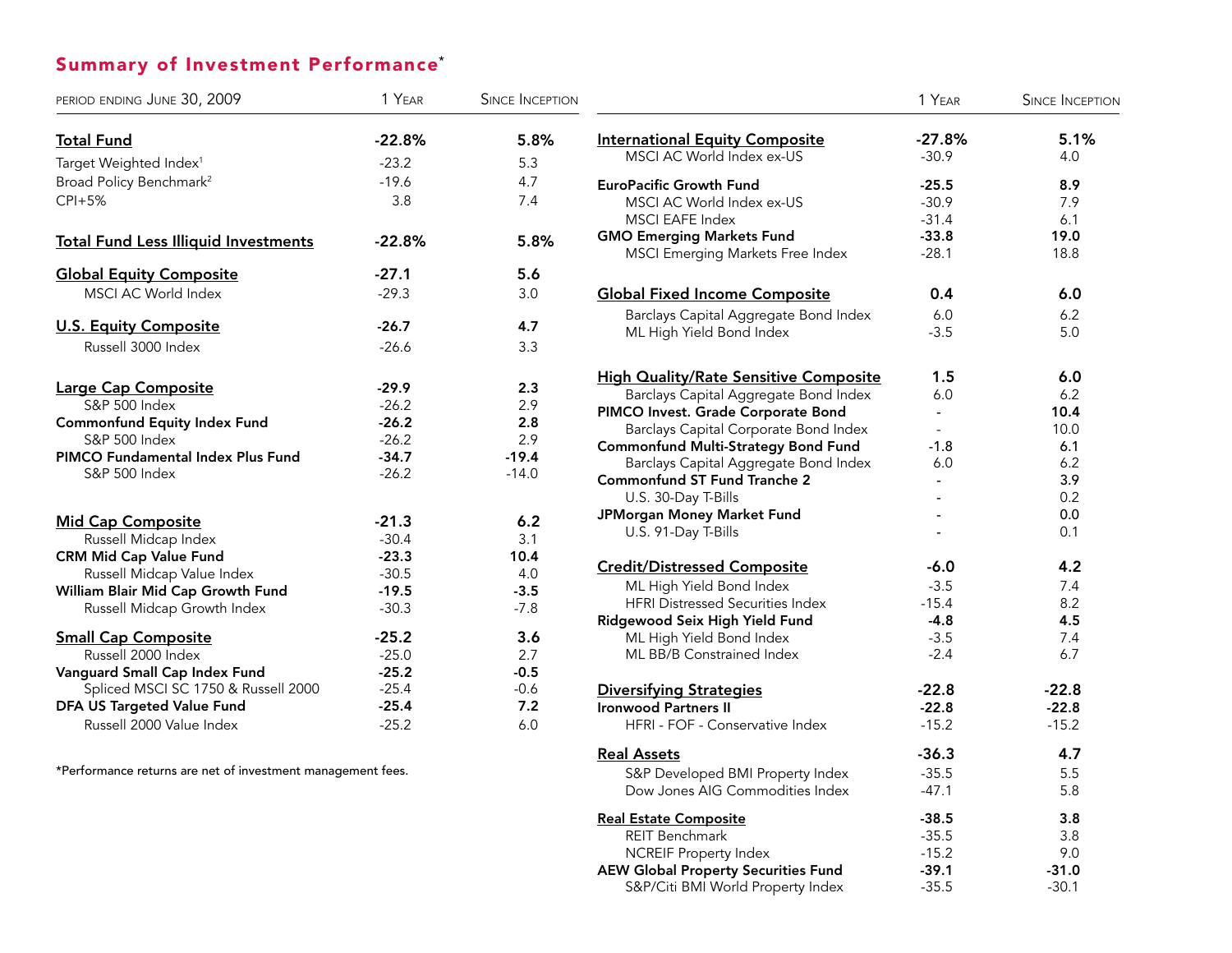# Schedule of Asset and Style Allocation

| FOR PERIOD ENDING JUNE 30, 2009                              | <b>TOTAL</b>    | % OF FUND |
|--------------------------------------------------------------|-----------------|-----------|
| <b>Large Cap Equity</b>                                      |                 |           |
| Commonfund Equity Index Fund                                 | \$<br>3,477,748 | 14%       |
| PIMCO Fundamental IndexPlus Fund                             | 2,590,141       | 10%       |
| <b>Mid Cap Equity</b>                                        |                 |           |
| William Blair Mid Cap Growth Fund                            | \$<br>1,490,377 | 6%        |
| CRM Mid Cap Value Fund                                       | 1,309,352       | 5%        |
| <b>Small Cap Equity</b>                                      |                 |           |
| Vanguard Small Cap Index Fund                                | \$<br>1,929,990 | 8%        |
| DFA US Targeted Value Fund                                   | 884,519         | 3%        |
| <b>International Equity</b>                                  |                 |           |
| EuroPacific Growth Fund                                      | \$<br>4,077,623 | 16%       |
| <b>GMO Emerging Markets Fund</b>                             | 1,384,584       | 5%        |
| <b>Private Equity</b>                                        |                 |           |
| Commonfund Capital Partners III                              | \$<br>540,110   | 2%        |
| <b>Diversifying Strategies</b>                               | \$              |           |
| Ironwood Partners II                                         | 1,928,905       | 8%        |
| <b>Rate Sensitive</b><br>Commonfund Multi-Strategy Bond Fund | \$<br>1,694,691 | 7%        |
| PIMCO Investment Grade Corporate Bond                        | 1,057,706       | 4%        |
| JP Morgan Money Market Fund                                  | 453,116         | 2%        |
| Commonfund Short Term Tranche 2                              | 67,340          | 0%        |
| Credit/Distressed                                            |                 |           |
| Seix High Yield Fund                                         | \$<br>817,956   | 3%        |
| Siguler Guff Distressed Opportunities III                    | 419,713         | 2%        |
| <b>Real Estate</b>                                           |                 |           |
| AEW Global Property Securities Fund                          | \$<br>507,484   | 2%        |
| Metropolitan Real Estate Partners IV                         | 327,092         | 1%        |
| Metropolitan Real Estate Partners International II           | 81,275          | 0%        |
| <b>Natural Resources</b>                                     |                 |           |
| Newlin Energy Partners                                       | \$<br>166,896   | 1%        |
| Commonfund Natural Resources Partners VII                    | 133,258         | 1%        |
| Commonfund Natural Resources Partners VIII                   | 46,702          | 0%        |

18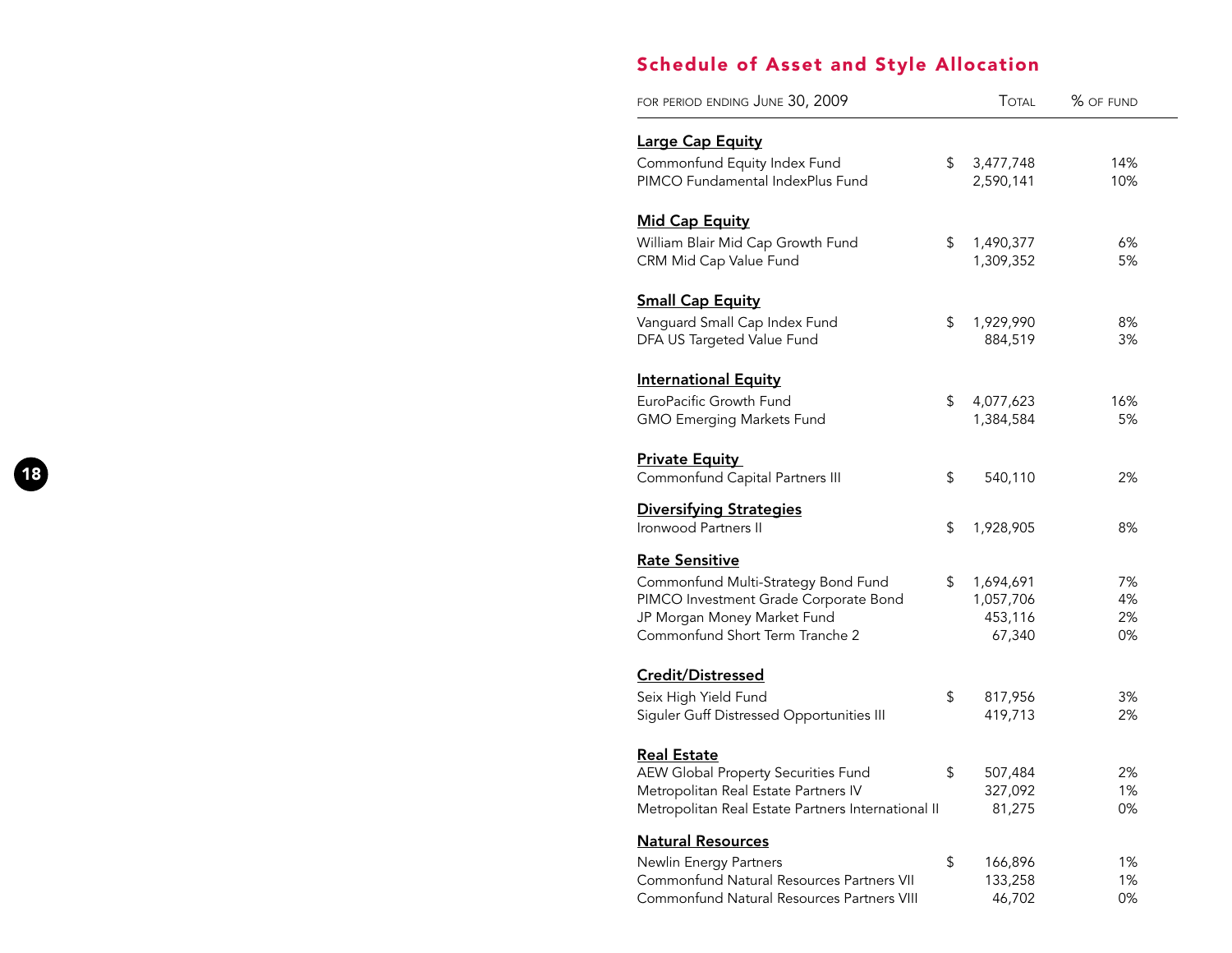# Statement of Financial Position (Unaudited) \*

|                                                                                     | June 30, 2009                              | June 30, 2008                                   |  |
|-------------------------------------------------------------------------------------|--------------------------------------------|-------------------------------------------------|--|
| <b>ASSETS</b>                                                                       |                                            |                                                 |  |
| Cash and Cash Equivalents<br>Investments<br>Other Receivables<br>Pledge Receivables | \$<br>502,882<br>25,018,069<br>453,515     | \$<br>528,679<br>33,521,914<br>8,707<br>560,392 |  |
| <b>TOTAL ASSETS</b>                                                                 | \$25,974,466                               | \$34,619,692                                    |  |
| <b>LIABILITIES AND NET ASSETS</b>                                                   |                                            |                                                 |  |
| <b>LIABILITIES</b>                                                                  |                                            |                                                 |  |
| Accounts Payable<br>Annuity Liability                                               | \$<br>2,271<br>68,825                      | \$<br>71,197                                    |  |
| <b>TOTAL LIABILITIES</b>                                                            | \$<br>71,096                               | \$<br>71,197                                    |  |
| <b>NET ASSETS</b>                                                                   |                                            |                                                 |  |
| Unrestricted<br><b>Temporarily Restricted</b><br>Permanently Restricted             | \$<br>7,525,930<br>1,889,064<br>16,488,376 | 13,235,907<br>\$.<br>5,698,557<br>15,614,031    |  |
| <b>TOTAL NET ASSETS</b>                                                             | \$25,903,370                               | \$34,548,495                                    |  |
| <b>TOTAL LIABILITIES AND NET ASSETS</b>                                             | \$25,974,466                               | \$34,619,692                                    |  |

\*For Audited Financial Statements contact The Ferris Foundation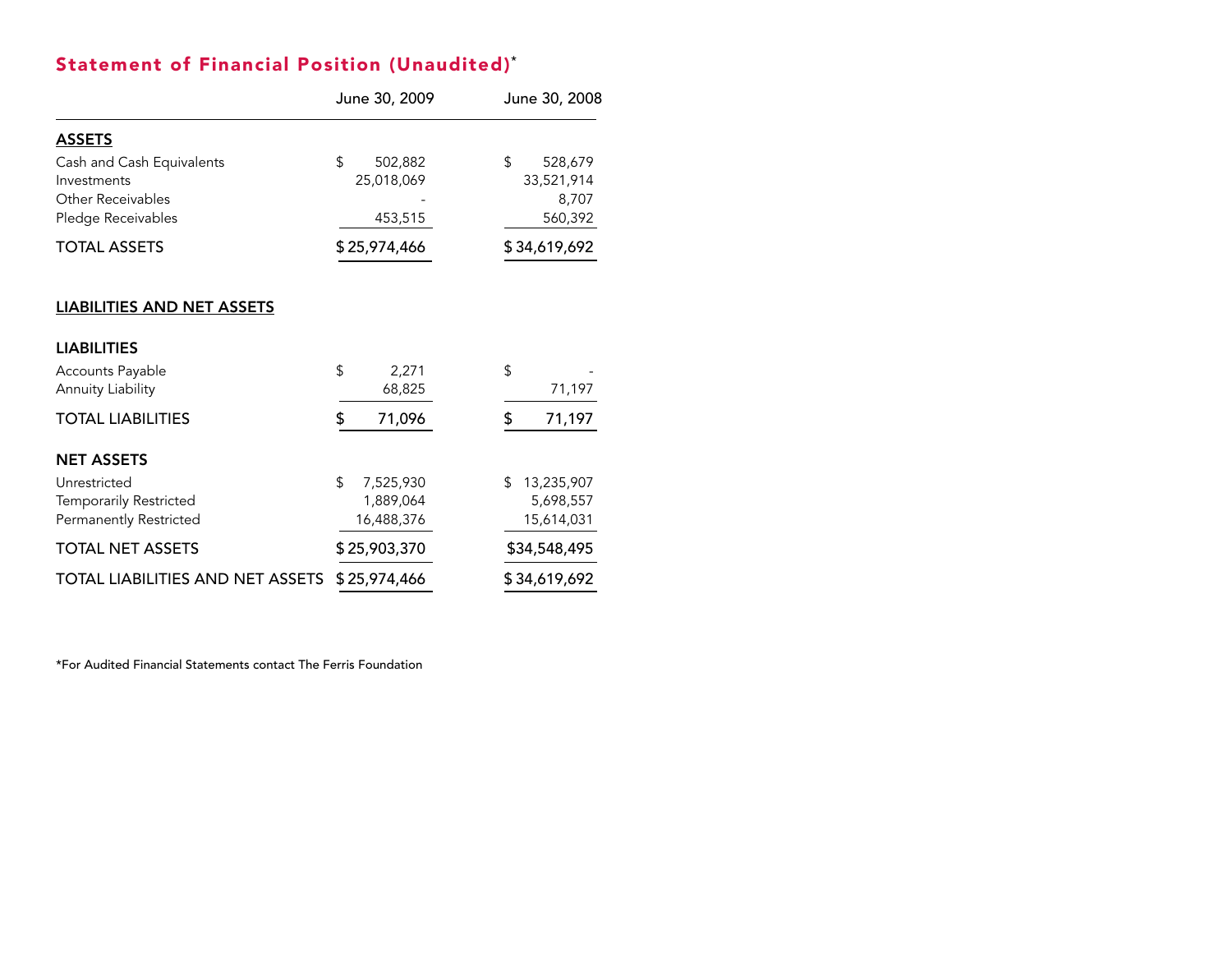# Board of Directors

#### Ms. Sueann Walz

(Chair) Assistant Vice President/ Manager Independent Bank Big Rapids, Michigan

Mr. Dick Shaw (Chair-elect) Educational Consultant Hesperia, Michigan

#### Mr. John H. Willey

(Executive Director) VP for University Advancement and Marketing Ferris State University Big Rapids, Michigan



#### Mr. John R. Farquhar

(Secretary) Loan Administrator Capitol Bancorp Ltd. Lansing, Michigan

#### Mr. Richard Christner

(Treasurer) Interim VP for Finance Ferris State University Big Rapids, Michigan

#### Mr. Kenneth Bailey

Project Executive Rockford Construction Belmont, Michigan

#### Mr. John J. Bradac

Personnel Director Robinson Industries, Inc. Coleman, Michigan

#### Mr. Kevin Cross

President Linkfield and Cross Agency, Inc. Grand Rapids, Michigan

#### Mr. David W. Drake

Account Executive, Partner Wells Fargo Insurance Grand Rapids, Michigan

#### Dr. David L. Eisler President

Ferris State University Big Rapids, Michigan

Mr. Dennis B. Lerner President & Owner Lerner Financial Group Big Rapids, Michigan

#### Mr. Kevin O'Brien General Manger and

Director of Golf St. Ives Resort Stanwood, Michigan

#### Mr. Randall L. Phelps Vice President

Wells Fargo Insurance Grand Rapids, Michigan

#### Mr. Kenneth Reuther Retired Ford Motor Executive Canadian Lakes, Michigan

#### Mr. Thomas P. Scholler

Director of Planned Giving Archdiocese of Detroit Detroit, Michigan

#### Mr. Scott Schropp

Vice President The Iles Wealth Management and Consulting Group at Merill Lynch Saginaw, Michigan

#### Mr. David T. Sobota

President DTS-Winkelman Architects Grand Rapids, Michigan

#### Mr. Howard C. Stross

President Stross Law Firm, P.A. Palm Harbor, Florida

#### Mr. Gary Trimarco Owner

Gary Trimarco Automotive Big Rapids, Michigan

#### Mr. Richard E. Hurst Emeritus

Retired Businessman Belmont, Michigan

#### Ms. Beth Peacock

Emerita Labor Relations Manager Vehicle Operations Ford Motor Company Dearborn, Michigan